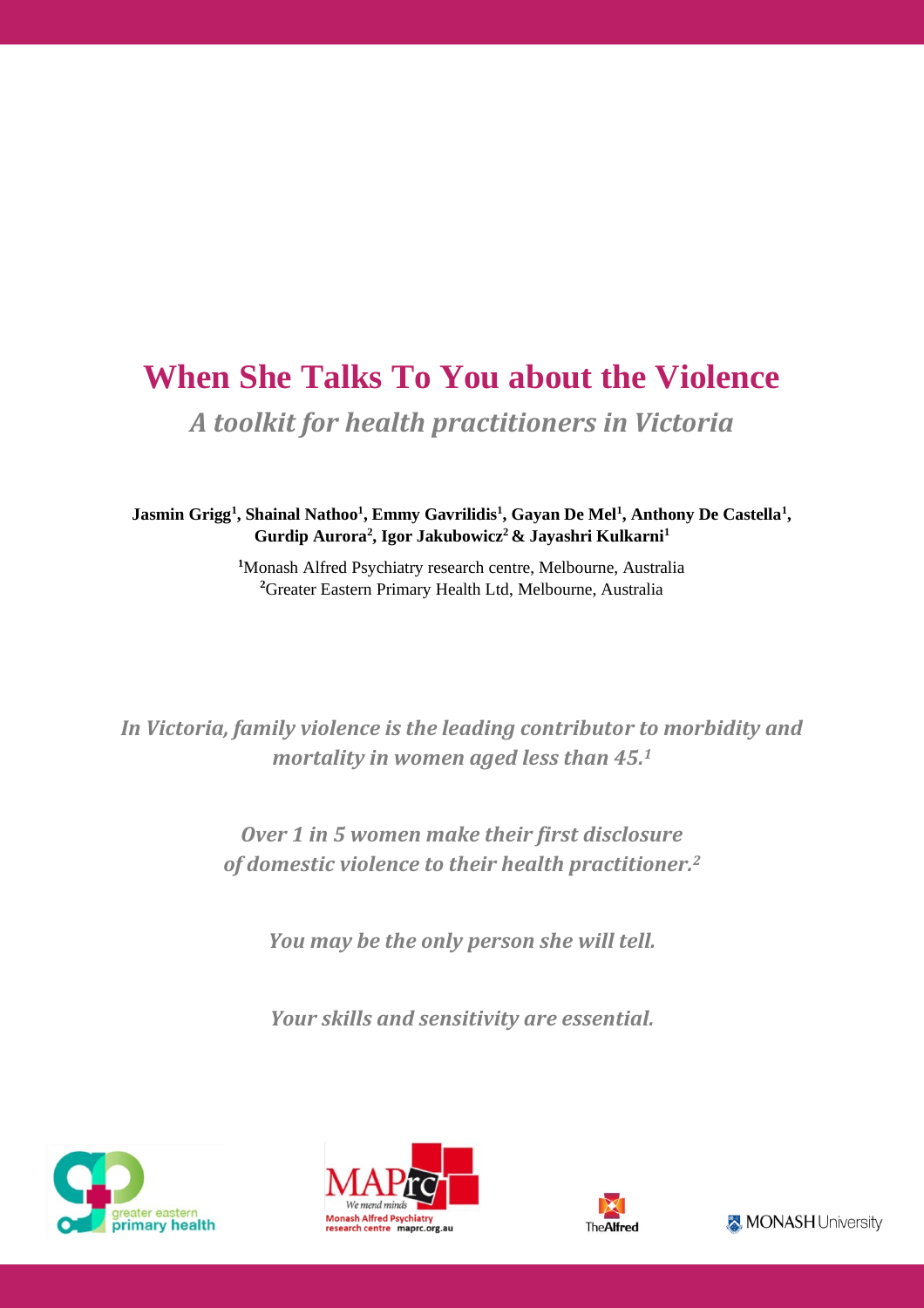## **Preamble<sup>12</sup>**

This resource has been developed to assist you in identifying and responding to women and children who have experienced, or who are experiencing, family violence (also known as 'domestic violence' or 'intimate partner violence').

*It has been estimated that full time GPs are seeing up to five women per week who have experienced some form of intimate partner abuse.* 3

This toolkit contains guidelines for patient/client care, from a range of sources, as well as some legal information relevant to your role as her health practitioner.

*The medical profession [and other allied health and community service providers] have key roles to play in early detection, intervention and provision of specialised treatment of those who suffer the consequences of domestic violence, whether it be physical, sexual or emotional.* 4

Responding effectively to family violence requires knowledge of the physical and emotional consequences of the violence, an understanding of appropriate and inappropriate responses, and a sound awareness of the family violence and related services.

*After family and friends, victims are most likely to tell health professionals about violence***.** 5

<sup>1</sup> K Hegarty (2009). How to treat: Domestic violence. Available at www.australiandoctor.com.au

<sup>&</sup>lt;sup>2</sup> '22.5% of women make their first disclosure of domestic violence to their GP'. Routine Screening Impact Evaluation Study (2008).

<sup>3</sup> G Roberts et al 'Intimate Partner Abuse and Health Professionals: New Approaches to Domestic Violence' London: Churchill Livingstone Elsevier, 2006, 19-40 in *Abuse and Violence: Working with Our Patients in General Practice* (3<sup>rd</sup> ed), The Royal Australian College of General Practitioners, Victoria, 11.

<sup>4</sup> Australian Medical Association (1998) *AMA Position Statement,* 1.

<sup>5</sup> Keys Young 'Against the Odds: How Women Survive Domestic Violence' Office of the Status of Women, 1998.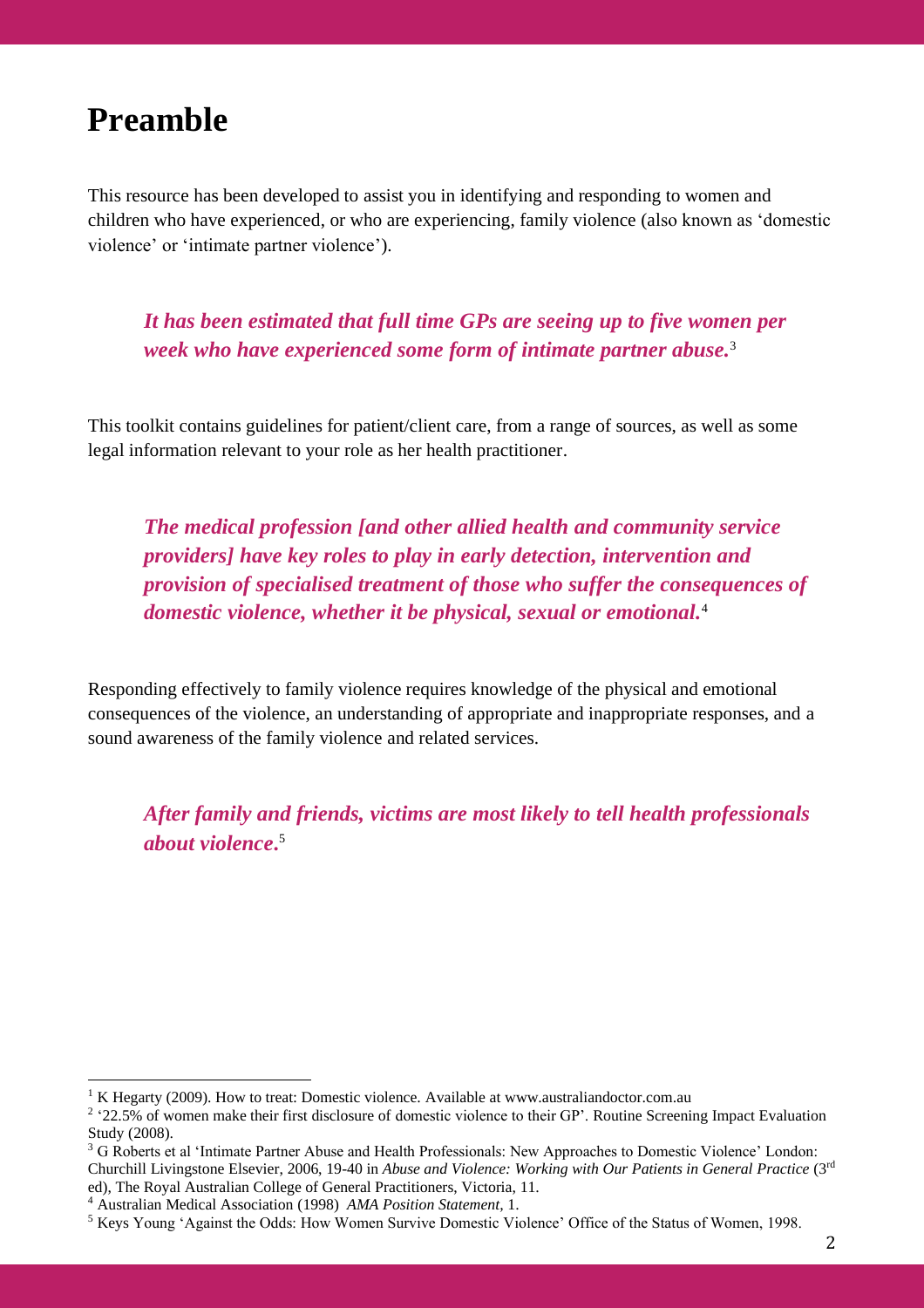## **Contents**

- 1. What is family violence?
- 2. Indicators
- 3. When you encounter family violence
- 4. How to ask your patient
- 5. Responding to a disclosure
- 6. Initial safety planning
- 7. When she stays with him
- 8. When she has not disclosed
- 9. Helping children to stay safe
- 10. Is prevention possible?
- 11. Mandatory reporting
- 12. Financial assistance
- 13. Immigration law and family violence
- 14. The impact of drugs and alcohol
- 15. When your patient is the perpetrator
- 16. When both partners are your patients/clients
- 17. Subpoenas
- 18. Note-taking for legal purposes
- 19. Providing ongoing support
- 20. Managing your own safety and well-being
- 21. Conclusion
- 22. Further resources
- 23. Key contacts for victims and perpetrators in Victoria

Published by the Monash Alfred Psychiatry research centre (MAPrc), September 2014. Updated September 2015.

This document is adapted with permission from a resource developed by Women's Legal Services NSW, '*When she talks to you about the violence: A toolkit for GPs in NSW'*, originally published in October 2013 with the financial assistance of the Law & Justice Foundation of NSW.

The materials presented in this document are for information purposes only. Information about the law is presented in summary form and should not be relied upon as a substitute for professional legal advice.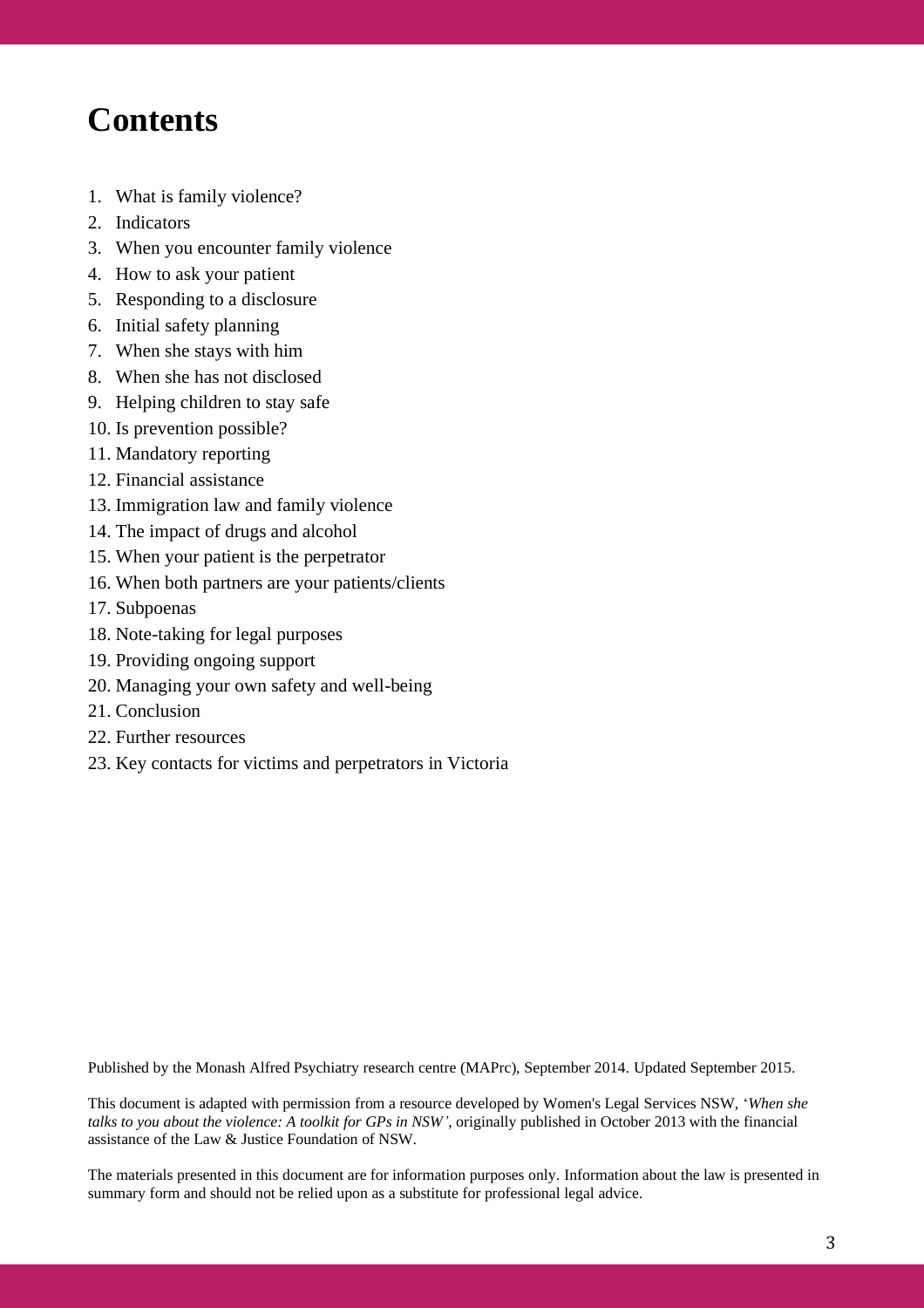# **1. What is family violence?**

Family or domestic violence is **an abuse of power** within a close relationship, or after separation. It involves one person dominating and controlling another, causing **intimidation and fear**.

It is **not necessarily physical** and can include:

- sexual abuse
- emotional or psychological abuse
- verbal abuse
- spiritual abuse (i.e. use of faith/belief to control or damage another)
- stalking and intimidation
- social and geographic isolation
- financial abuse (e.g. limiting access to assets and/or finances to gain power and control in the relationship)
- cruelty to pets
- damage to property

Family violence usually involves a **cyclic or sustained pattern of abusive behaviours and attitudes that may escalate over time**.

Most domestic violence is perpetrated by men, against women and children<sup>6</sup>. However, women can also be perpetrators of violence, and domestic violence also happens in same-sex relationships. In some cases, the violence might be by a young person against a parent or relative.

Women are at greater risk of violence from intimate partners **during pregnancy**, or **after separation**. A safety survey conducted by the Australian Bureau of Statistics in 2005 found that 17% of women who had experienced violence from a partner during a relationship, experienced it for the first time during pregnancy.

A person who **causes a child to hear or witness**, or otherwise be exposed to the effects of an incident, is also committing family violence.

Family violence occurs in all areas of society, and affects the entire community.

<sup>&</sup>lt;sup>6</sup> '87% of victims of intimate partner violence are women'. Access Economics (2004). The cost of Domestic Violence to the Australian economy (Part 2), Office for the Status of Women.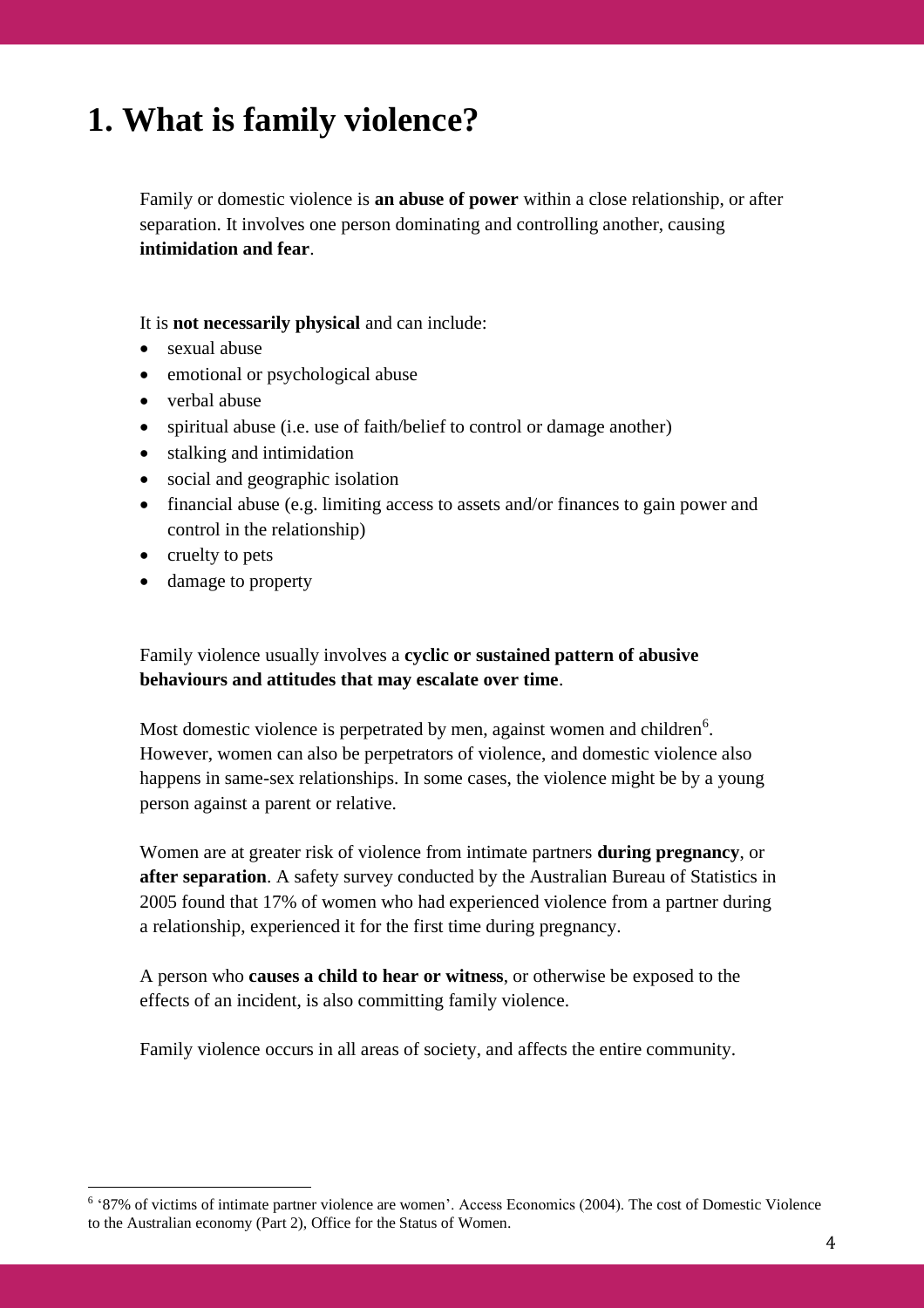# **2. Indicators**

*'When assessing your patient… remember that most presentations of family violence are probably hidden and not the obvious black eye***.'**<sup>7</sup>

The following are indicators associated with **female** victims of family violence.

| <b>General indicators</b>                                                                                                                                                                                                                                                                                                                                                                                                                                                               |
|-----------------------------------------------------------------------------------------------------------------------------------------------------------------------------------------------------------------------------------------------------------------------------------------------------------------------------------------------------------------------------------------------------------------------------------------------------------------------------------------|
| Delay in seeking treatment or inconsistent explanation of injuries<br>Non-compliance with treatment or attendance<br>Accompanying partner who is overattentive, or who does most of the talking<br>Multiple presentations at your practice / may appear after hours<br>Recent separation or divorce<br>Abused as a child<br>Abuse of a child in the family                                                                                                                              |
| <b>Physical indicators</b>                                                                                                                                                                                                                                                                                                                                                                                                                                                              |
| Obvious injuries, especially to the head, neck or multiple areas<br>Bruises in various stages of healing<br>Injuries on the body hidden from view<br>Sexual assault<br>Injuries to bone or soft tissue, which do not fit the history given<br>Bite marks, unusual burns<br>Chronic conditions (e.g. headaches, muscle/joint aches, back pain)<br>Chronic pelvic or abdominal pain<br>Numbness and tingling from injuries<br>Sexually transmitted disease<br>Gynaecological problems     |
| <b>Psychological / behavioural indicators</b>                                                                                                                                                                                                                                                                                                                                                                                                                                           |
| Depression<br>Self-harm or suicide ideation<br>Emotional distress (e.g. anxiety, panic, indecisiveness, confusion, hostility)<br>Sleeping and eating disorders<br>Somatoform disorder<br>Post-traumatic stress disorder<br>Evasive or ashamed about injuries<br>Identifiable social isolation / no access to transport<br>Appearing anxious in the presence of the partner<br>Frequent absences from work or studies<br>Submissive behaviour / low self esteem<br>Alcohol or drug abuse |
| <b>Indicators in pregnancy</b>                                                                                                                                                                                                                                                                                                                                                                                                                                                          |
| Injuries on the body hidden from view (e.g. breasts, abdomen, genitals)<br>Accidents occurring during pregnancy<br>Miscarriages and other pregnancy complications<br>Unwanted pregnancy<br>Antepartum haemorrhage<br>Lack of antenatal care<br>Low birth weight of infant                                                                                                                                                                                                               |

<sup>7</sup> K Hegarty (2001). *25th Congress Medical Women's International Association,* Sydney, wwww.regional.org.au/au/mwia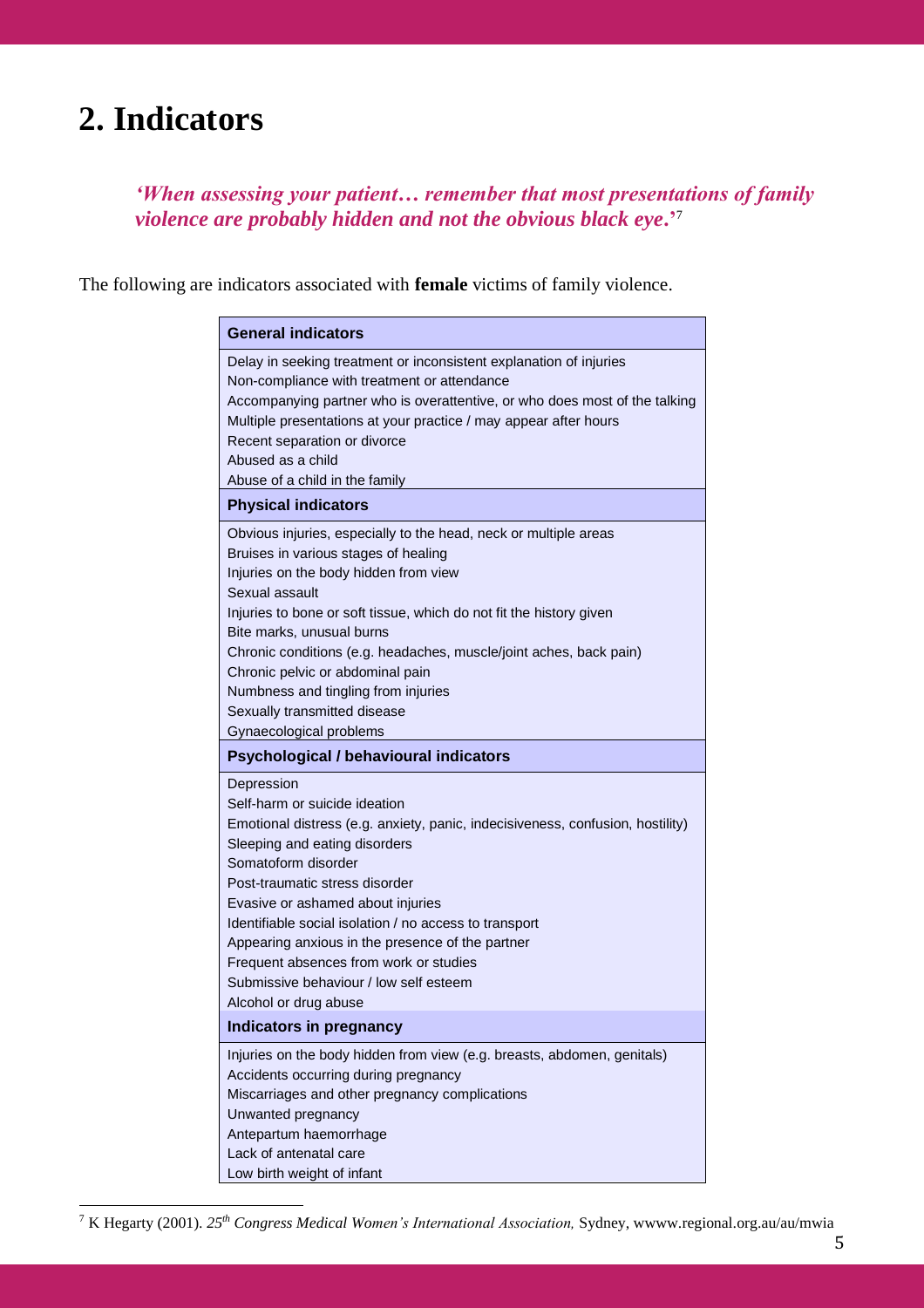# **3. When you encounter family violence**

The following flowchart can be used as a guide for how to respond when you identify family violence through your work with patients/clients:



**Figure 1: Response to family violence flowchart**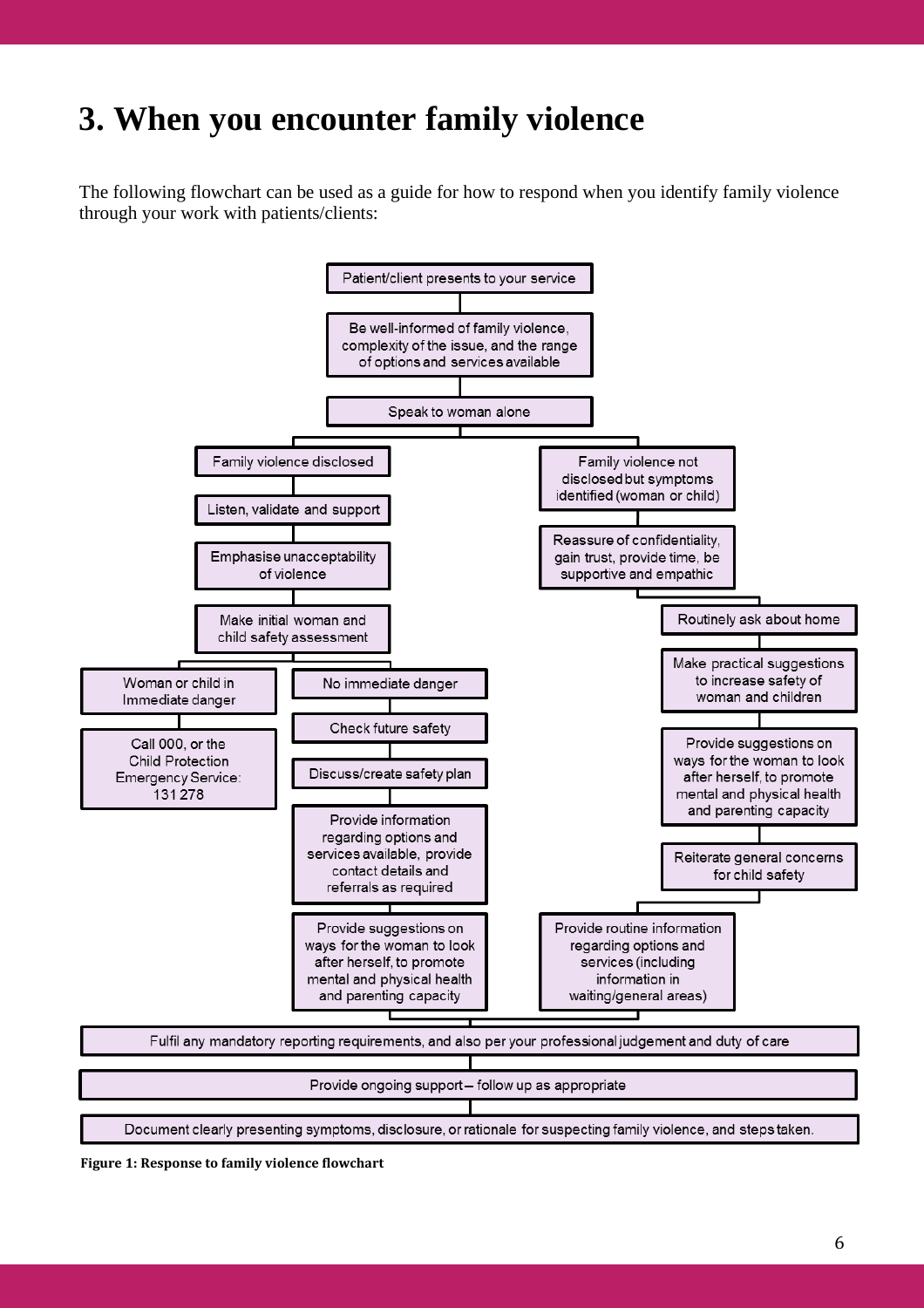# **4. How to ask your patient**

### **Health practitioners may fail to enquire about family violence due to a number of barriers:**

- Fear of offending the woman
- Lack of training/knowledge about what to do
- Lack of confidence 'how do I respond?'
- Perceived lack of time
- Lack of resources
- Belief that the woman will not leave the relationship

## *In any situation that you suspect psychosocial problems you can ask indirectly and then directly about partner abuse.*<sup>8</sup>

If you have concerns that your patient is experiencing family violence, you should ask to speak with her alone, separate from her partner or any other family members.

You can always ask **broad questions** about whether your patient's relationships are affecting her health and wellbeing. For example:

- *'How are things at home?'*
- *'How are you and your partner getting on?'*
- *'Is anything else happening which might be affecting your health?'*

## *It is important to realise that women who have been abused want to be asked about domestic violence and are more likely to disclose if asked.*<sup>9</sup>

If appropriate, you can ask **direct questions** about any violence. For example:

- *'Are there ever times when you are frightened of your partner?'*
- *'Are you concerned about your safety or the safety of your children?'*
- *'Does the way your partner treats you make you feel unhappy or depressed?'*
- *'Has your partner ever physically threatened or hurt you?'* <sup>9</sup>
- *'Violence is very common in the home. I ask a lot of my patients about abuse because no one should have to live in fear of their partners'* 9

If you see **specific clinical symptoms**, you can ask **specific questions** about these (e.g. bruising). These could include:

- *'You seem very anxious and nervous. Is everything alright at home?'*
- *'When I see injuries like this, I wonder if someone could have hurt you?'*
- *'Is there anything else that we haven't talked about that might be contributing to this condition?'*

<sup>8</sup> K Hegarty (2001). *25th Congress Medical Women's International Association*, Sydney. wwww.regional.org.au/au/mwia <sup>9</sup> K Hegarty et al. (2000)'Domestic Violence in Australia: Definition, Prevalence and Nature of Presentation in Clinical Practice'. 173 *MJA* 363-367.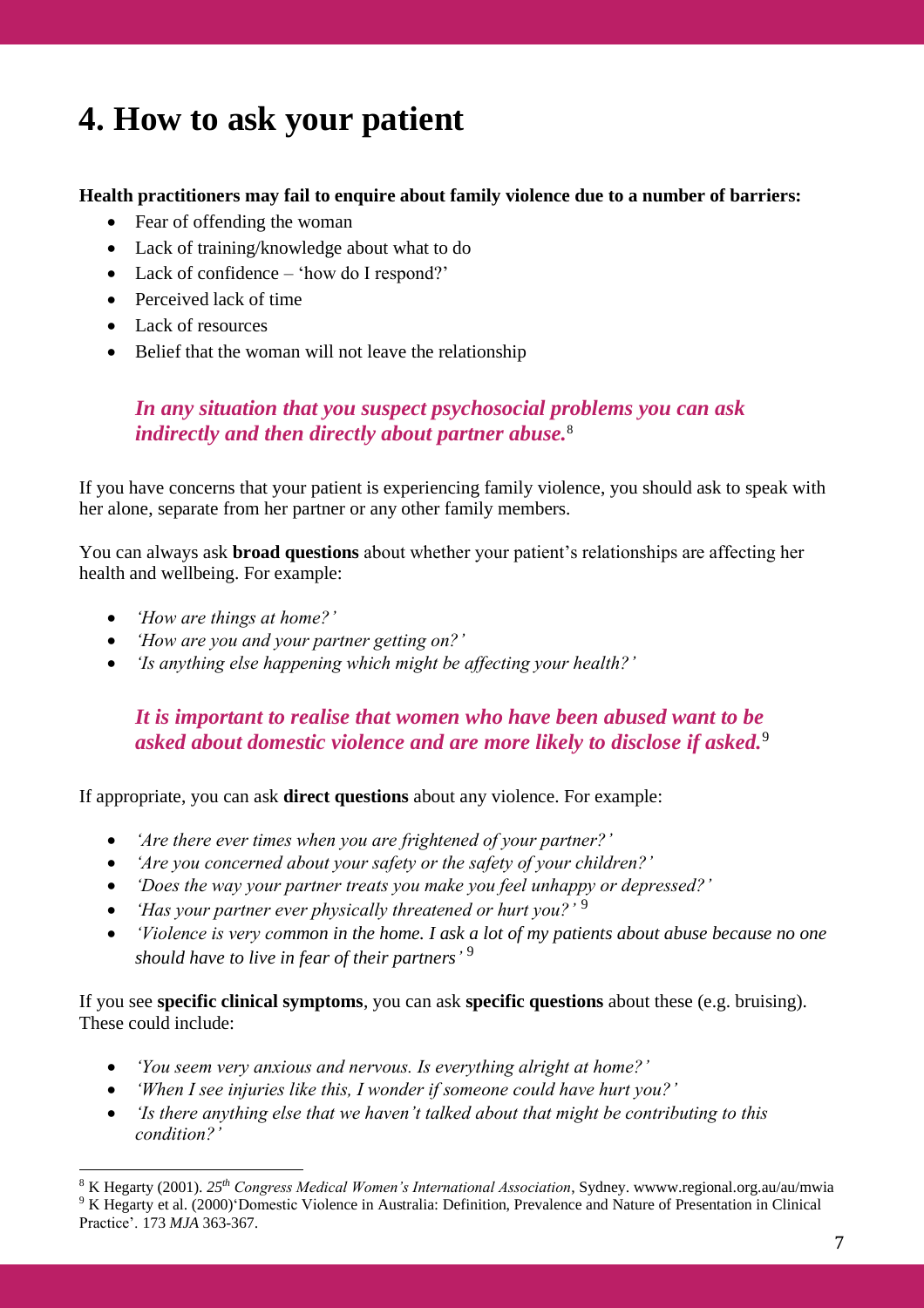# **5. Responding to a disclosure**

Your immediate response and attitude when a woman discloses family violence can make a difference.

*Patients… value emotional support from healthcare professionals, careful and non-judgmental listening, and reassurance that the abuse is not their fault and that negative feelings are understandable***.** 10

**Listen –** Being listened to can be an empowering experience for a woman who has been abused.

**Communicate belief –** 'That must have been frightening for you.'

**Validate the decision to disclose – '**I understand it could be very difficult for you to talk about this.'

**Emphasise the unacceptability of violence** – 'Violence is unacceptable; you do not deserve to be treated this way.'

**Be clear that she is not to blame –** Reiterate that the woman is not responsible for the violence, and that she is not able to control the violence by changing her behaviour.

### **Do not ask**

- *'Why don't you leave?'*
- *'What could you have done to avoid this situation?'*
- *'Why did he hit you?'*

### **When your patient does not speak fluent English**

If your patient's fluency in English is a barrier to discussing these issues, you should work with a qualified interpreter. Don't use her partner, other family members or a child as an interpreter. It could compromise her safety, or make her uncomfortable to talk with you about her situation. You can contact the following service for professional assistance:

| Doctors' Priority Line | 1300 131 450 (24 hours) | A free telephone interpreting<br>service to assist health<br>practitioners to communicate<br>with patients from non-<br>English speaking<br>backgrounds. |
|------------------------|-------------------------|----------------------------------------------------------------------------------------------------------------------------------------------------------|
|------------------------|-------------------------|----------------------------------------------------------------------------------------------------------------------------------------------------------|

<sup>&</sup>lt;sup>10</sup> C George et al, *Domestic Violence: A Report from the BMA Board of Science*, 2007. British Medical Association.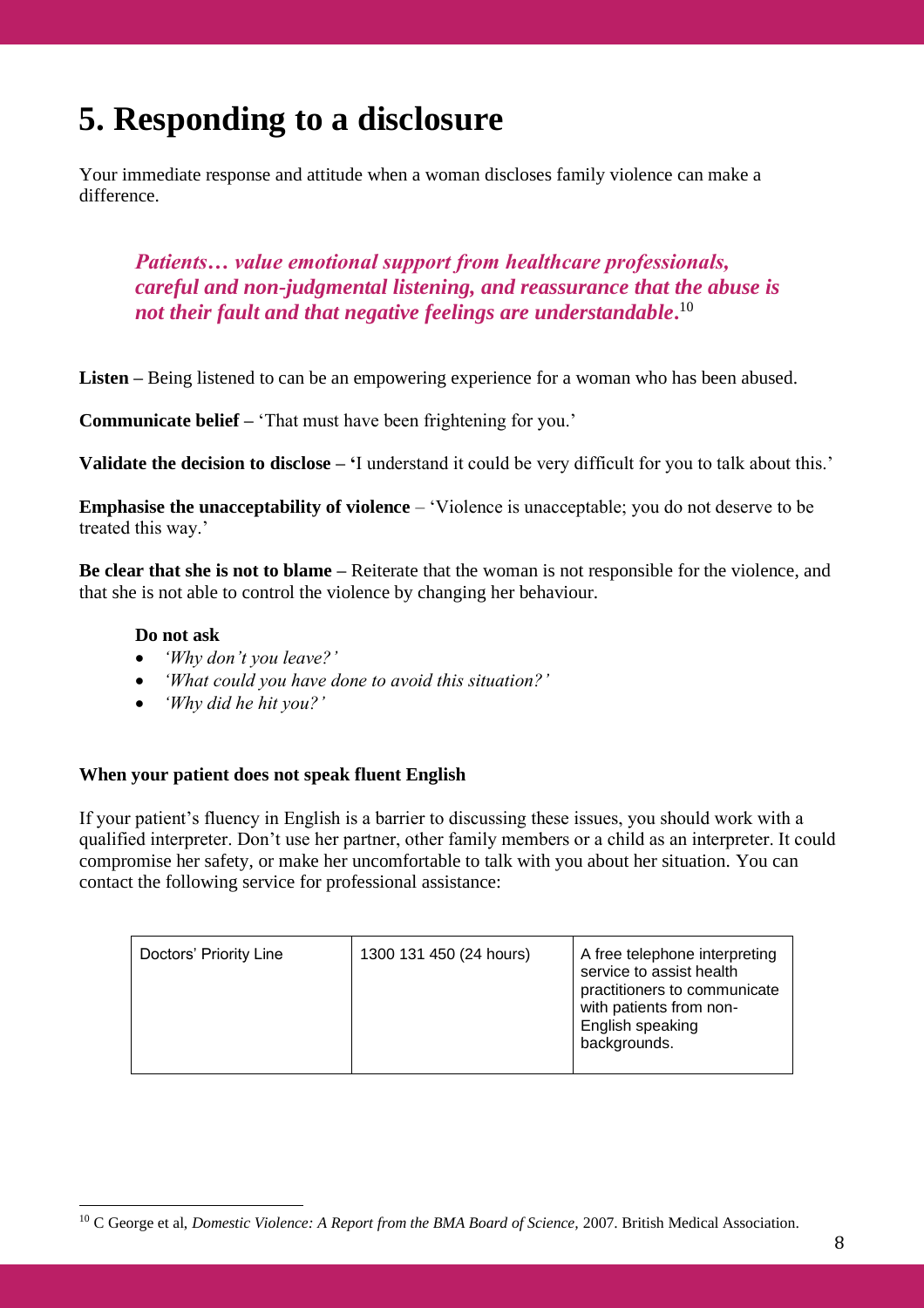# **6. Initial safety planning**

Assist your patient to evaluate her immediate and future safety, and that of her children.

Best-practice risk assessment involves:

- 1) Seeking the facts about her particular situation
- 2) Asking her about her own perception of risk
- 3) Using professional judgment.



**Figure 2: Aspects of best-practice risk assessment**

The **continuum of aggression** can be a useful tool for identifying your patient's perception of **past** and **current** levels of her partner's aggression. Using this tool with your patient to identify level of current aggression can indicate the need for immediate action, as well as assist in safety planning.

> rudeness (social clumsiness that is mildly offensive) intimidation (nonverbaldominance, veiled threats) autocracy (ultimatums, demands/orders/instructions) property misuse (slamming doors, throwing household objects) deliberate property damage explicit threats to harm or kill self or others non-injurious physical assault nonfatal injurious assault (injurious physical assault, all sexual assaults) fatal assault

**Figure 3: Continuum of aggression**

*'Listen to your patient about how safe she feels - she knows'*<sup>11</sup>

<sup>11</sup> Warren L (2014). *Stalking and Threat Management in Family Violence.* Invited presentation at Mind Your Family Conference, Melbourne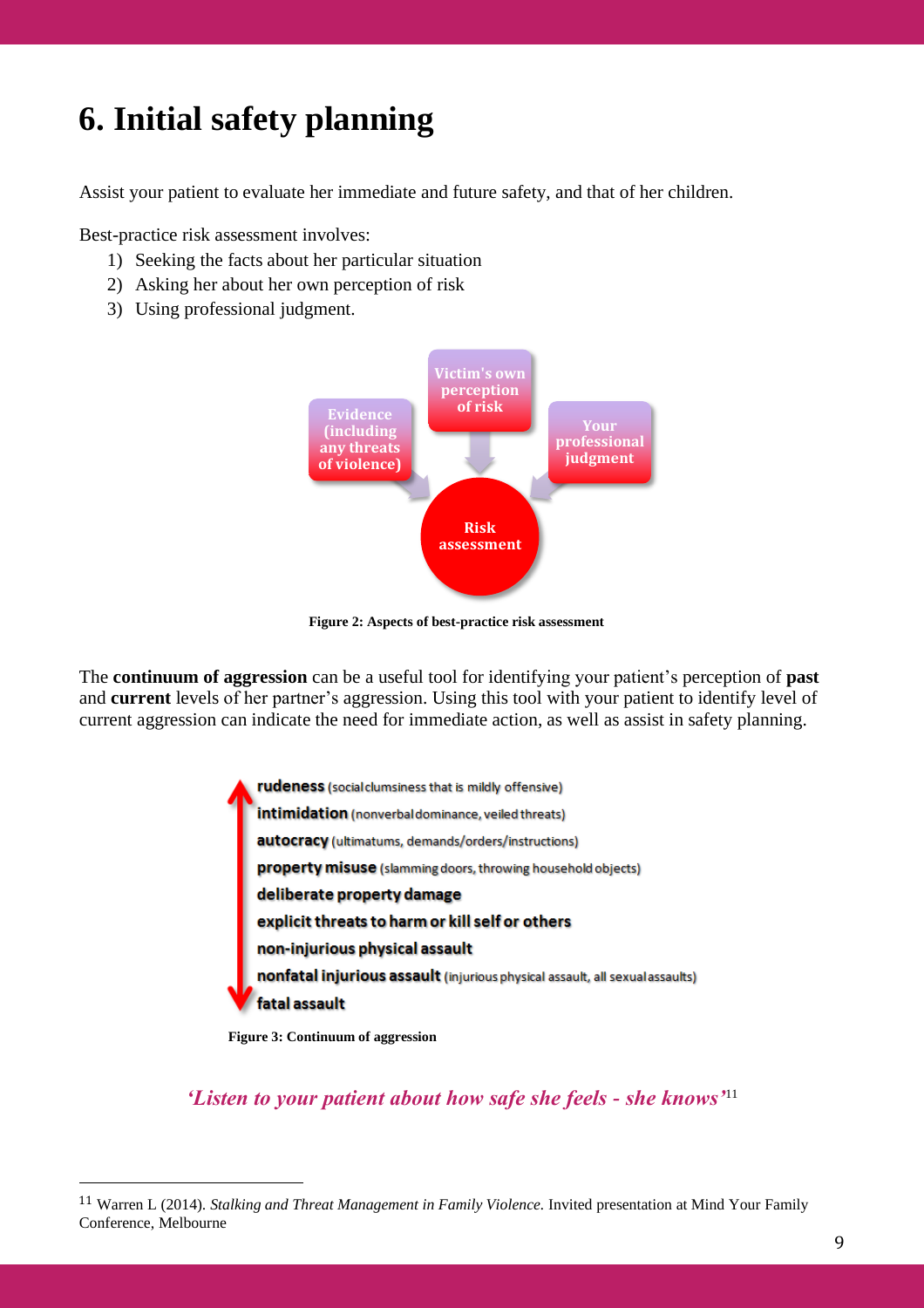For initial safety planning, you will at least need to:

- **Speak to the woman alone**
	- o If this proves difficult, achieve privacy by stating you will be performing a test or examination that will necessitate her partner to leave the room.
- Check for **immediate concerns**
	- o Does she feel safe going home after the appointment?
	- o Are her children safe?
	- o Does she need an immediate place of safety?
	- o Does she need to consider an alternative exit from your building?

If your patient is in **immediate danger**, she (or you) should call triple zero:

| Emergency Line | 000 | Anyone in immediate<br>danger should call the<br>police |
|----------------|-----|---------------------------------------------------------|
|                |     |                                                         |

- If immediate safety is not an issue, check her **future safety**
	- o Does he have weapons?
	- o Does she need a referral to police or a legal service to apply for an Apprehended Violence Order?
	- o Does she have **emergency telephone numbers**?
	- o Does she need a referral to a domestic violence service to help make **an emergency plan**:
		- Where would she go if she had to leave?
		- How would she get there?
		- What would she take with her?
		- Who are the people she could contact for support?
- Document any plans made, for future reference.

## *It is important to remember that the true goal… is to prevent violence, not predict it.*<sup>12</sup>

If your patient is **not in immediate danger**, you can utilise the following referral information:

| Safe Steps (formerly known<br>as the Women's Domestic<br>Violence Crisis Service of<br>Victoria - WDVCS) | 1800 015 188 or (03) 9322<br>3555 (24 hours) | State-wide service offering<br>confidential information,<br>support and access to safe<br>accommodation or refuges<br>for women and their<br>children fleeing domestic<br>violence. |
|----------------------------------------------------------------------------------------------------------|----------------------------------------------|-------------------------------------------------------------------------------------------------------------------------------------------------------------------------------------|
|----------------------------------------------------------------------------------------------------------|----------------------------------------------|-------------------------------------------------------------------------------------------------------------------------------------------------------------------------------------|

<sup>&</sup>lt;sup>12</sup> D Dutton. & R Kropp (2000), 'A review of domestic violence risk instruments', Trauma, Violence and Abuse, vol. 1, no. 2, pp.171-181, at 179.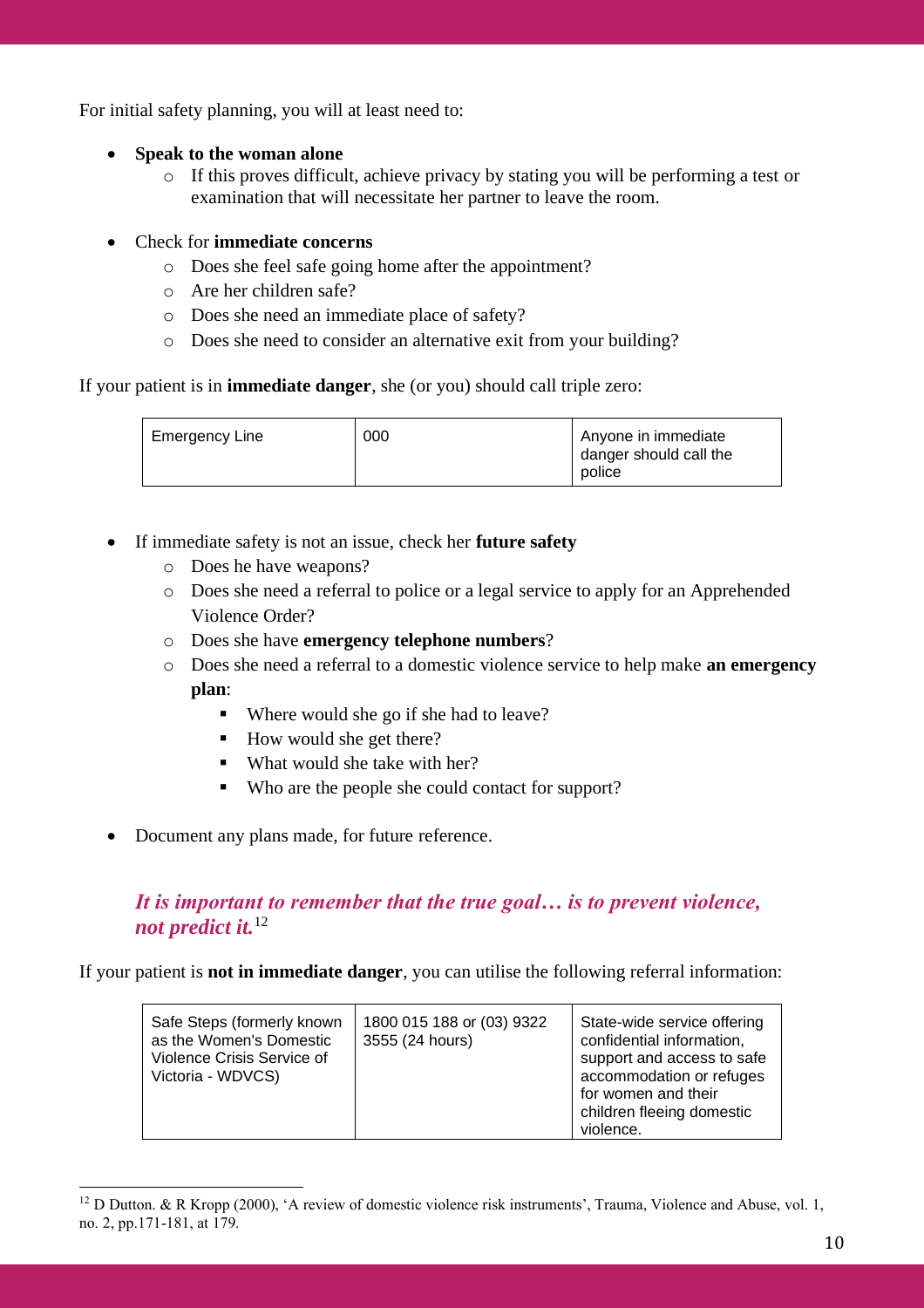| Victoria Police Centre<br>Switchboard                                                        | (03) 9247 6666 (8am-4pm<br>Mon-Fri)<br>Or contact your local police<br>station via phone or in<br>person. | Reporting a non-<br>emergency family violence<br>incident.                                                                               |
|----------------------------------------------------------------------------------------------|-----------------------------------------------------------------------------------------------------------|------------------------------------------------------------------------------------------------------------------------------------------|
| InTouch – Multicultural<br><b>Centre Against Family</b><br>Violence                          | 1800 755 988 or (03) 9413<br>6500 (10am-4pm Mon-Fri)                                                      | Provides services,<br>programs and responses to<br>issues of family violence in<br>culturally and linguistically<br>diverse communities. |
| 1800 RESPECT - National<br>Sexual Assault, Family &<br>Domestic Violence<br>Counselling Line | 1800 737 732 (24 hours)                                                                                   | For any Australian who has<br>experienced, or is at risk of,<br>family and domestic<br>violence and/or sexual<br>assault.                |

You can provide your patient with the more extensive *Contact Information for Women and Children*  referral list (please see end of document), comprising regional, state and national family violence and related services.

**Risk assessment is an ongoing process**. You may need to check in on your patient to follow up on any initial safety plan, to enquire about the services she may have contacted, and to see how she is coping. See section 18 – 'Providing ongoing support'.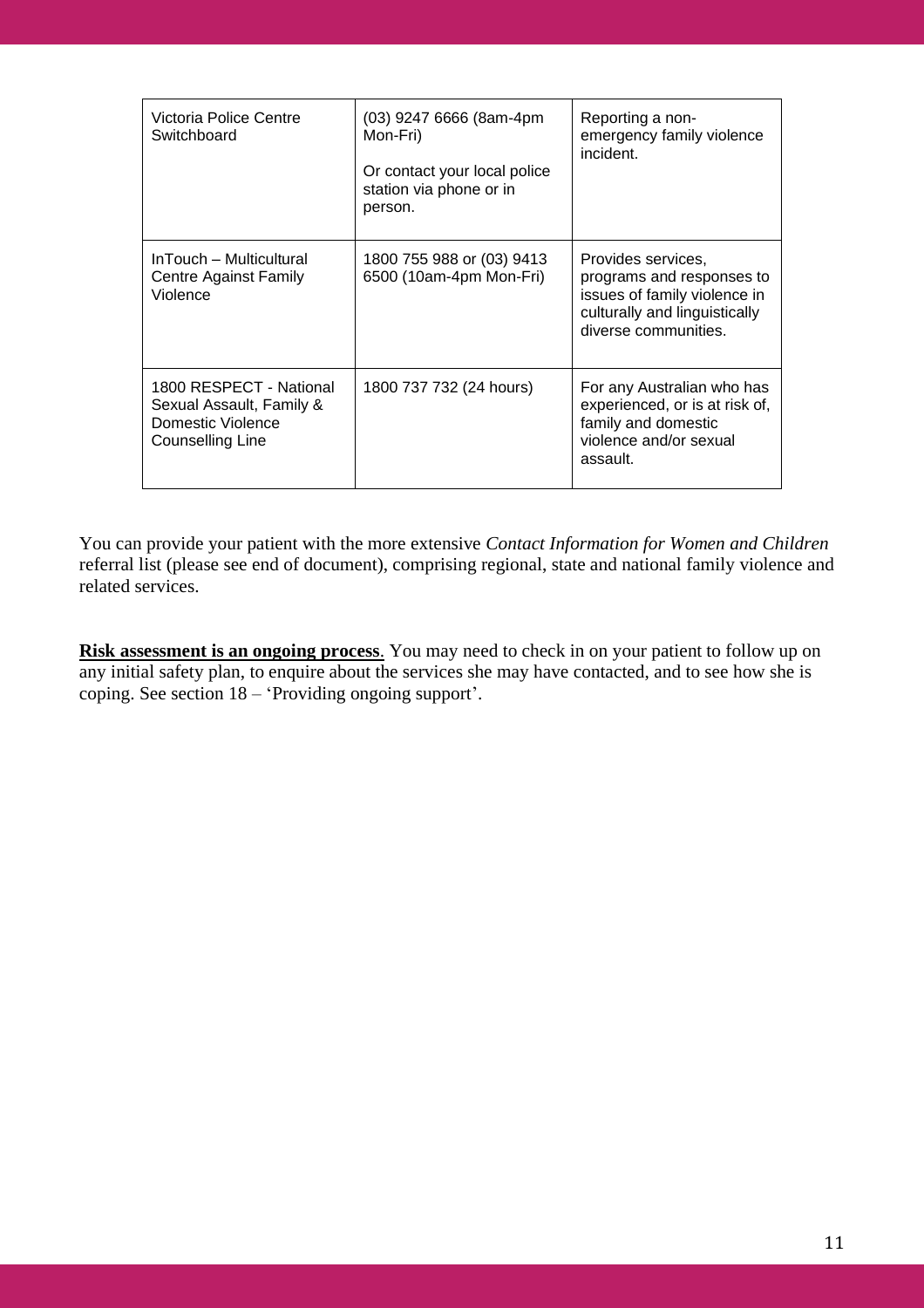# **7. When she stays with him**

### **When a woman chooses to remain in, or return to, a violent relationship:**

- Discuss with your patient the range of options available to her available now or in the future, without judgement
- Advise that family violence impacts children, and reinforce the importance of her children's safety and well-being.
- The woman is not responsible for the violence, and you must be sensitive to ensure that you provide support rather than blame.

### **Recognise and validate a woman's strength and right to choose:**

- Validate the experience of the woman
- Acknowledge her demonstrated survival skills
- Identify good parenting practices that support children's safety and wellbeing, which she can build on.

### **Provide women with ways to look after themselves**<sup>13</sup>:

- Access to social supports
- Taking time out for themselves
- Nurturing activities will help with stress, have a positive effect on mental and physical health and help to counter the effects of isolation that often characterise family violence.

### **Assist the woman to develop an emergency safety plan for the family:**

- This is an individual plan that provides an escape avenue for the woman and children.
- Provide and talk through the list of emergency contact numbers and relevant services (see end of document)
- Ensure that all essential items will be available when needed (e.g. items such as identification, medical documents and bank details). These items could be left with a friend or a neighbour in case the woman has to leave the home suddenly with the children.
- Where needed, and especially when requested by the woman, provide information about and assistance in obtaining AVOs or other legal support to enhance safety.

Although published as a guide for GPs, '*Abuse and violence: Working with our patients in general practice*' (the white book) is a useful and relevant resource for many professionals who encounter family violence through their work with people, and is available free online: <http://www.racgp.org.au/your-practice/guidelines/whitebook/>

<sup>13</sup> NSW Department of Community Services (2008). Brighter futures practice resource: Domestic and family violence vulnerability. Available: www.community.nsw.gov.au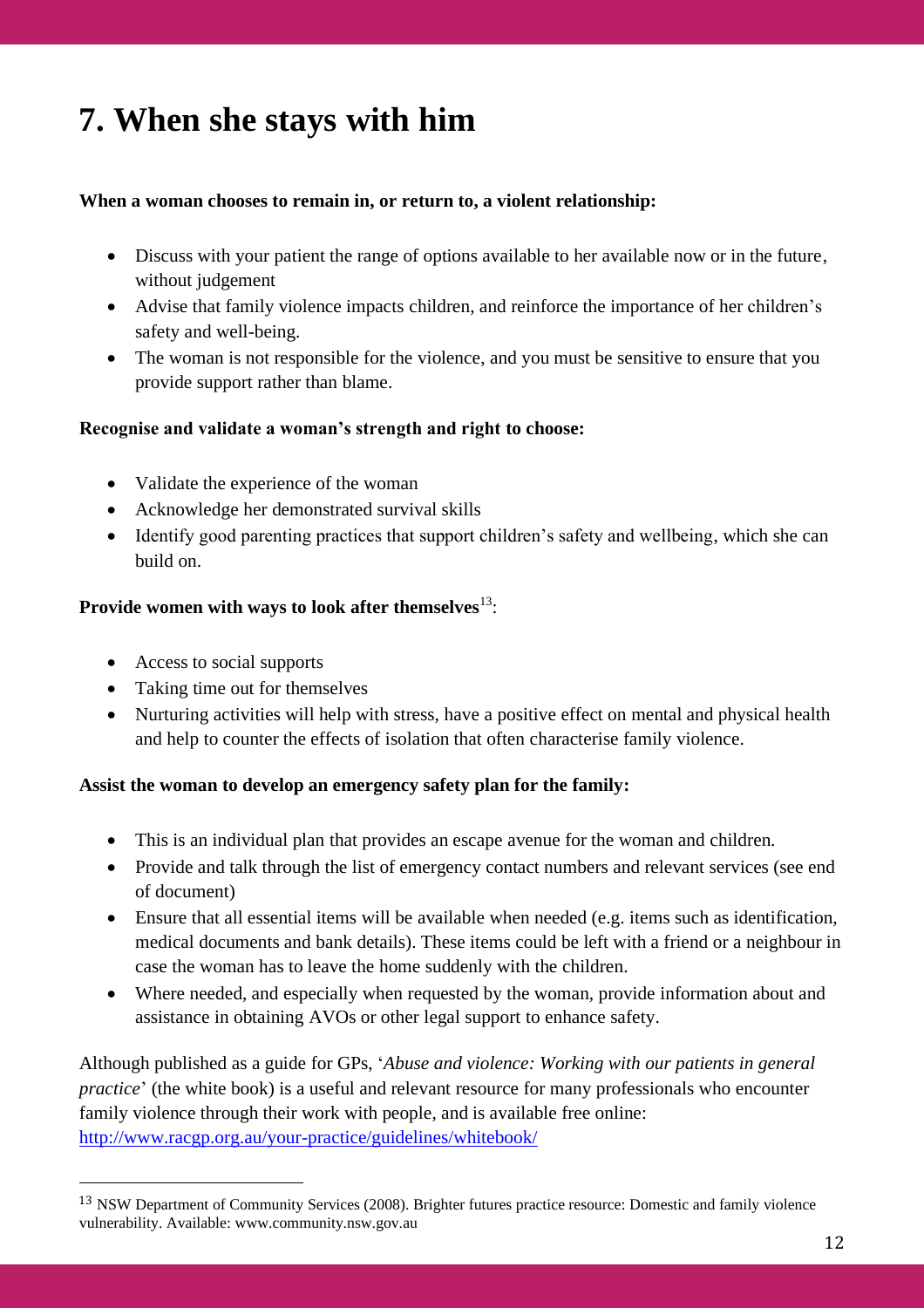## **8. When she has not disclosed**

### **Family members often don't disclose domestic violence for a range of reasons:**

### **Women** may not disclose due to:

- o Fear of children being removed from their care
- o Fear of increase in violence
- o Emotional bond to partner

**Children** may not disclose due to:

- o Loyalty
- o Protection of both parents

**Don't expect immediate disclosure of family violence**<sup>14</sup>. What you can do when there has been no disclosure:

- Build trust
- Reassure privacy and confidentiality
- Be supportive and compassionate
- Provide time
- Routinely ask about home, family and partner (the woman may disclose at a later date)
- Determine if presenting 'problems' indicate family violence
- Provide support through practical suggestions to increase the safety and wellbeing of children and to enhance parenting capacity
- Provide women with ways to look after themselves, to promote mental and health effects that can counter the violence, and to enhance parenting capacity
- Reiterate general concerns for the children's safety
- Be empathic to the complexity of the issue, and of barriers to disclosure
- Be well aware of, and inform the woman about, the range of options and services including emergency support. This includes placing brochures and posters in your place of business
- **Do not pressure the woman to disclose.**

## *Abuse doesn't get better if you don't do anything; it just keeps getting worse. You can help the women be her own friend, and help her find compassion for herself.*

<sup>14</sup> NSW Department of Community Services (2008). Brighter futures practice resource: Domestic and family violence vulnerability. Available: www.community.nsw.gov.au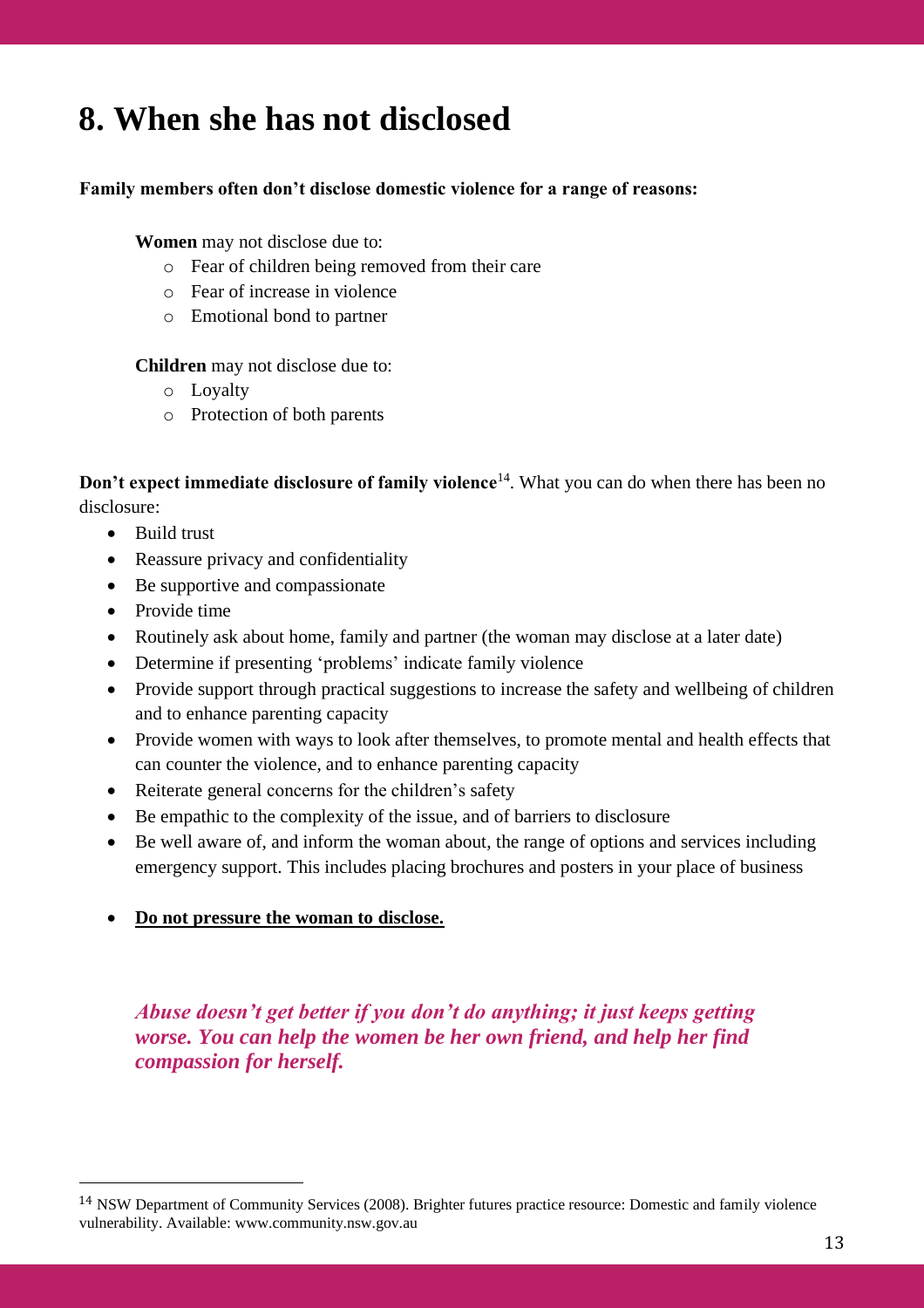# **9. Helping children to stay safe**

Extensive research confirms the devastating impact of family violence on children's lives. In utero and as an infant, the developing brain organises itself in response to family violence events. Stress responses associated with family violence, whether the child is the **primary** or **secondary victim**, can affect physical and emotional development resulting in long-term maladaptive outcomes.

**If the abused woman fears for her safety, or for the safety of her children, it is important to take the children away from the situation as soon as possible. Practitioners need to work closely with mothers to ensure the safety of their children.**

Practitioners and mothers need to be able to identify victims of family violence early on. While children will react in unique ways to family violence, some indicators that may identify the need for intervention are:

| Indicators at younger ages                                                             |
|----------------------------------------------------------------------------------------|
| Difficulty eating / sleeping                                                           |
| Slow weight gain                                                                       |
| Appearing nervous and withdrawn                                                        |
| Delays or problems with language development                                           |
| Physical complaints                                                                    |
| Regressive behaviour to an earlier developmental stage (e.g. thumb sucking/bedwetting) |
| Restlessness and problems with concentration                                           |
| Difficulty adjusting to change                                                         |
| Becoming a victim or perpetrator of bullying                                           |
| Aggressive behaviour and language                                                      |
| Noticeable decline in school performance                                               |
| Overprotective or afraid to leave mother                                               |
| Indicators at older ages                                                               |
| Difficulty eating / sleeping                                                           |
| Depression, anxiety and/or suicide attempts                                            |
| Appearing nervous and withdrawn                                                        |
| Difficulty adjusting to change                                                         |
| Aggressive behaviour and language                                                      |
| Psychosomatic illness / physical complaints                                            |
| Restlessness and problems with concentration                                           |
| Dependent, sad or secretive behaviours                                                 |
| Becoming a victim or perpetrator of bullying                                           |
| Starting to show cruelty to animals                                                    |
| Noticeable decline in school performance                                               |
| Impulsivity                                                                            |
| Hyperactivity                                                                          |
| Fighting with peers                                                                    |
| Eating disorders                                                                       |
| Stealing and social isolation                                                          |
| Abuse of siblings or parents                                                           |
| Alcohol and other drug use                                                             |
| Exhibiting sexually abusive behaviour                                                  |
| Feelings of worthlessness                                                              |
| Transience                                                                             |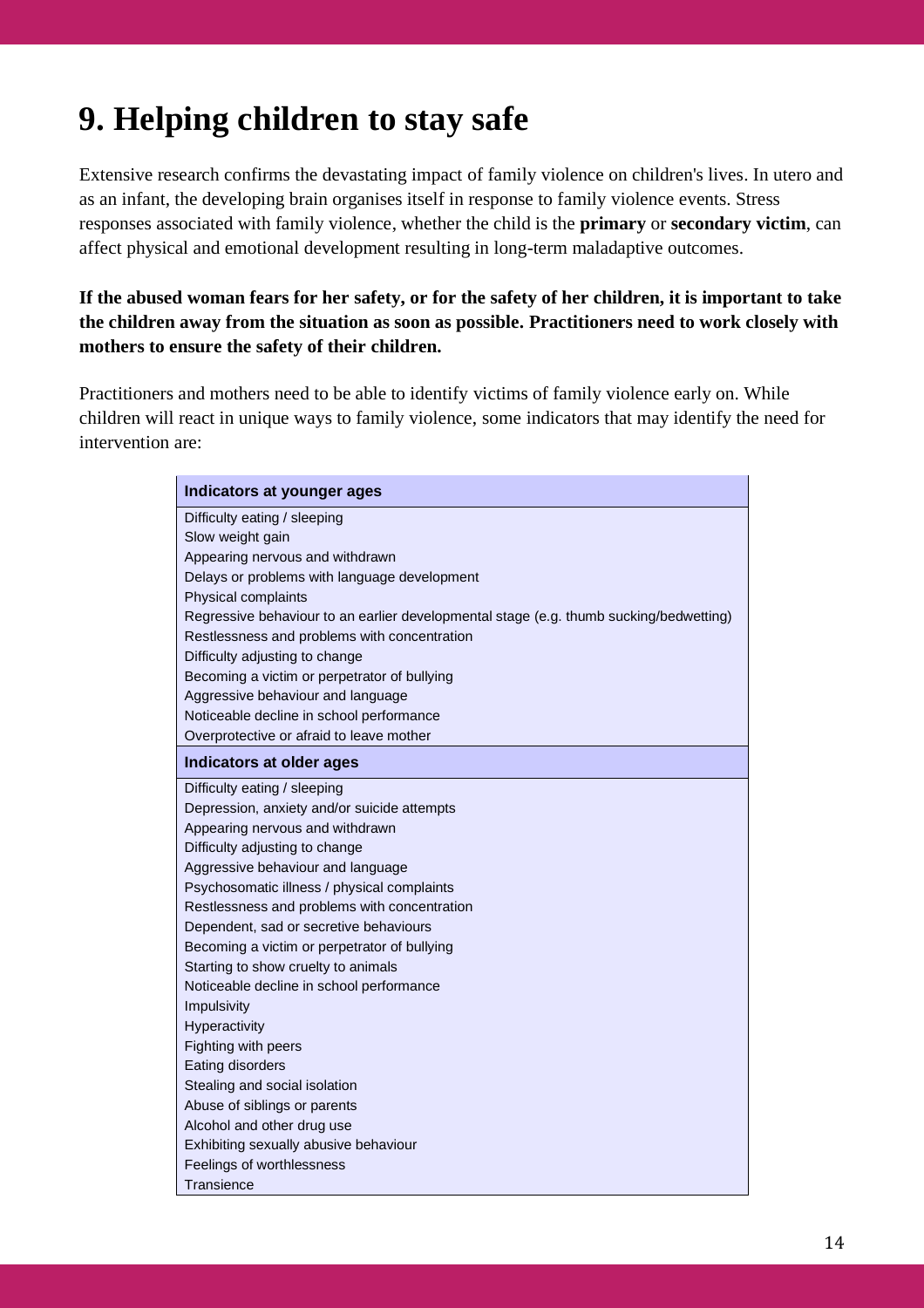A child exposed to family violence may learn that it is acceptable to behave in a degrading way to other people, copy their parental role models, and behave in similarly destructive ways in their adult relationships. **Early identification and intervention can greatly impact the child's life**.

## **What can you do?**

You can provide women with suggestions about how to support their children, and also model this behaviour:

- Reassure the child that the violence is not their fault
- Give the child an opportunity to talk about the violence and their feelings and worries
- Let the child know that you want to know how they feel
- Help the child to identify people that they can trust
- Let the child know that others have had similar experiences
- Let the child know that it is not their role to protect a parent or other family member.

Be familiar with the following services, which you can utilise to help children to stay safe:

| <b>Child Protection Emergency</b><br>Service (DHS)                | 131 278 (24 hours)                                                                                                                                                                                                                                                                                                                                                                                                                                                                                                                                                                                                                                                              | To report concerns of physical<br>injury and/or sexual abuse of a<br>child after hours, where<br>the matter is urgent and cannot<br>safely be left until the next working<br>day                                                                                                                                                                                                    |
|-------------------------------------------------------------------|---------------------------------------------------------------------------------------------------------------------------------------------------------------------------------------------------------------------------------------------------------------------------------------------------------------------------------------------------------------------------------------------------------------------------------------------------------------------------------------------------------------------------------------------------------------------------------------------------------------------------------------------------------------------------------|-------------------------------------------------------------------------------------------------------------------------------------------------------------------------------------------------------------------------------------------------------------------------------------------------------------------------------------------------------------------------------------|
| Sexual Offences and Child<br>Abuse Investigation Teams<br>(SOCIT) | North-West Metropolitan:<br>Brimbank: (03) 9313 3460<br>Diamond Creek: (03) 9438 8320<br>Epping: (03) 9409 8174<br>Fawkner: (03) 9355 6100<br>Footscray: (03) 8398 9860<br>Melbourne: (03) 8690 4056<br>Southern Metropolitan:<br>Dandenong: (03) 8769 2200<br>Frankston: (03) 8770 1000<br>Moorabbin: (03) 9556 6124<br>Western Victoria:<br>Ballarat: (03) 5336 6055<br>Bendigo: (03) 5444 6752<br>Colac: (03) 5230 0043<br>Geelong: (03) 5246 8111<br>Horsham: (03) 5382 9241<br>Ararat: (03) 5355 1500<br>Mildura: (03) 5023 5980<br>Swan Hill: (03) 5036 1600<br>Warrnambool: (03) 5560 1333<br>Eastern Victoria:<br>Bairnsdale: (03) 5150 2677<br>Benalla: (03) 5760 0230 | SOCITs are teams of specialist<br>detectives who investigate complex<br>crimes of sexual assault and child<br>abuse. SOCITs deal with the case<br>from disclosure through the<br>investigation process and during<br>court. They work in partnership with<br>other services to ensure an<br>empathic and comprehensive<br>response to victims of sexual<br>assault and child abuse. |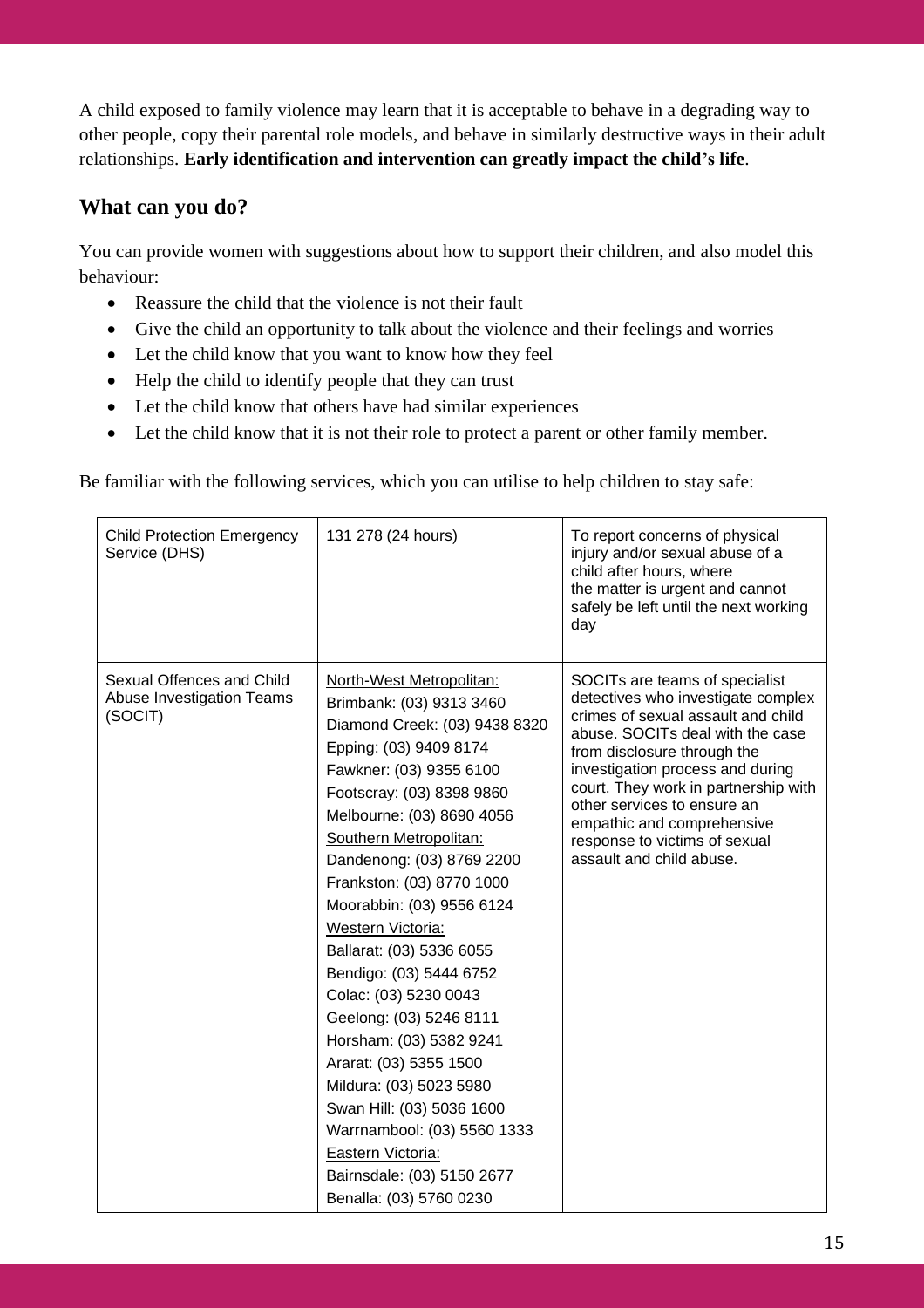|                                                   | Box Hill: (03) 8892 3292<br>Knox: (03) 9881 7939<br>Morwell: (03) 5131 7014<br>Wonthaggi: (03) 5671 4100<br>Sale: (03) 5142 2200<br>Seymour: (03) 5735 0208<br>Shepparton: (03) 5820 5878<br>Wangaratta: (03) 5560 0895<br>Wodonga: (02) 6049 2671                   |                                                                                                                                                                                                                                                                                                                                                                                                                                                     |
|---------------------------------------------------|----------------------------------------------------------------------------------------------------------------------------------------------------------------------------------------------------------------------------------------------------------------------|-----------------------------------------------------------------------------------------------------------------------------------------------------------------------------------------------------------------------------------------------------------------------------------------------------------------------------------------------------------------------------------------------------------------------------------------------------|
| <b>Multidisciplinary Centres</b><br>(MDCs)        | Currently there are four MDCs at<br>the following locations:<br>Dandenong: (03) 8769 2200<br>Seaford: (03) 8770 1000<br>Geelong: (03) 5223 7222<br>Mildura: (03) 5025 5400<br>Further MDCs are planned for<br>Bendigo, Latrobe Valley and<br>Metropolitan Melbourne. | MDCs involve multiple agencies<br>working collaboratively to provide<br>an integrated and comprehensive<br>response to victims of sexual<br>assault and child abuse. MDCs<br>improve and integrate the<br>investigation, quality of evidence,<br>and support for victims. They aim to<br>increase reporting and reduce<br>attrition, and improve the capacity<br>of agencies to work collaboratively<br>to achieve best outcomes for the<br>victim. |
| Child Protection (DHS) -<br><b>Business Hours</b> | For a list of regional contacts:<br>http://www.dhs.vic.gov.au/for-<br>individuals/children,-families-<br>and-young-people/child-<br>protection/<br>child-protection-contacts                                                                                         | To report, or to make a mandatory<br>report, where a child or young<br>person has suffered, or is at risk of,<br>significant harm.                                                                                                                                                                                                                                                                                                                  |
| Child FIRST                                       | For a list of regional contacts:<br>http://www.dhs.vic.gov.au/for-<br>individuals/children,-families-<br>and-young-people/family-and-<br>parenting-<br>support/family-services/child-<br>first-child-and-family-<br>information,-referral-and-<br>support-<br>teams  | There are 24 Child and Family<br>Information, Referral and Support<br>Teams (Child FIRSTs) across the<br>state. Each Child FIRST provides a<br>central referral point to a range of<br>community-based family services<br>and other supports within each of<br>the Child FIRST catchment areas.<br>To make a referral where there are<br>significant concerns for the<br>wellbeing of a child, including<br>before the birth of the child.          |
| Kids Helpline                                     | 1800 551 800 (24 hours)                                                                                                                                                                                                                                              | A free counselling service for<br>children and young people (age 5-<br>25 years)                                                                                                                                                                                                                                                                                                                                                                    |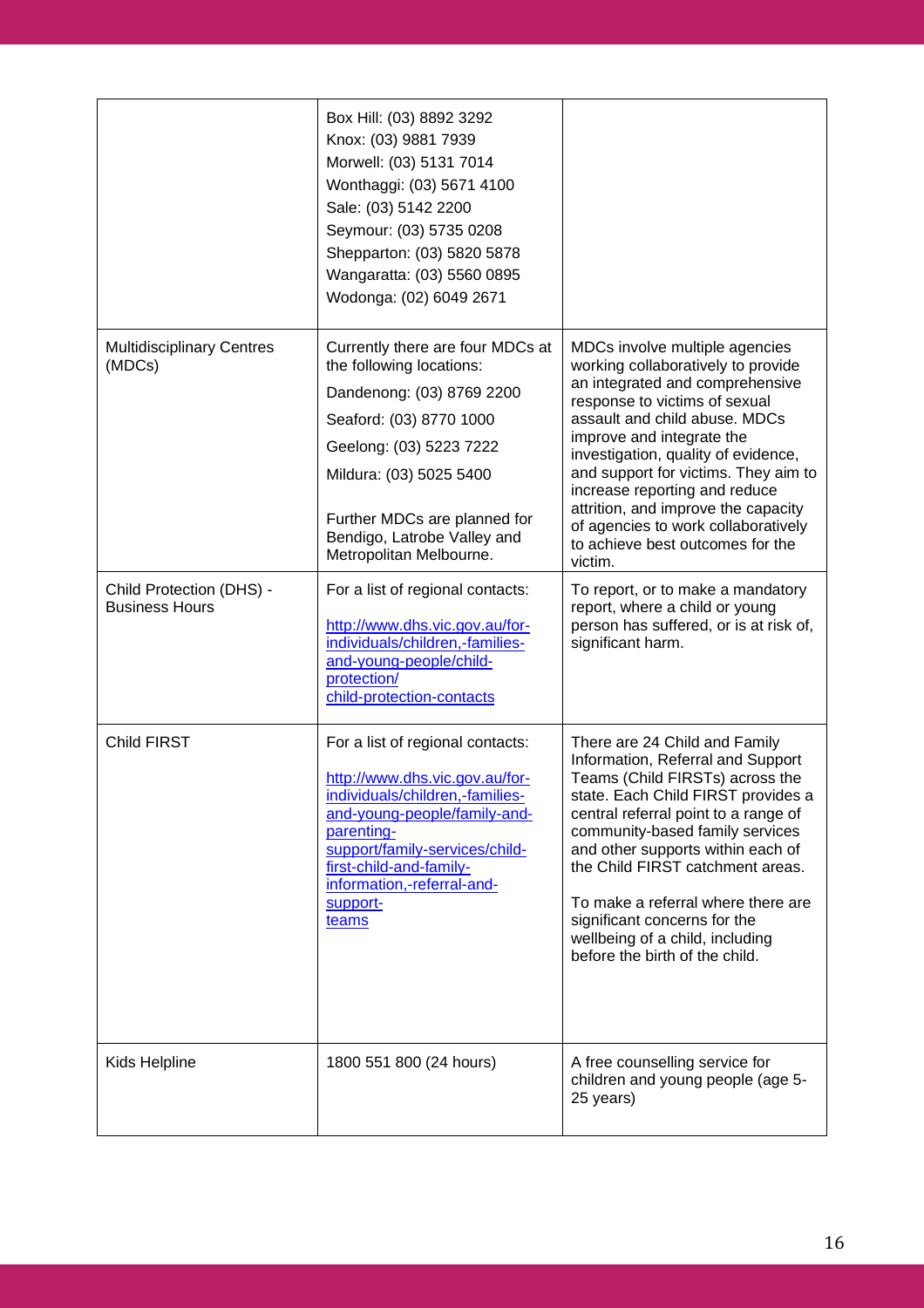# **10. Is prevention possible?**

In Australia, the extent of family violence – and its accompanying significant health and economic burden – has become strikingly evident and, as such, has had a major impact on policy development. Prevention is a key priority in the *National Plan to Reduce Violence against Women and Their Children 2010-2022*<sup>15</sup> . As the first point of contact for many victims, **primary care practitioners play a critical role** in the prevention and early detection of family violence.

In working with your patient, family violence prevention can involve the implementation of strategies that are aimed at **stopping the violence before it occurs**, detecting risk and targeting the **early signs of violence**, and **reducing the consequences** and impacts of violence – including preventing recurrence.<sup>16</sup>

## *As a primary care practitioner, it is timely and important to critically reflect on your current state of knowledge and practice regarding family violence.*

In your practice, how do you…

- **Educate yourself** on the resources and services available in the community?
- Promote **equal and respectful relationships** between men and women?
- Promote **non-violent social norms**?
- Identify patients who may be at **particular risk** of developing violent behaviours?
- Identify the **early signs** of violent behaviour?
- Reduce the effects of patients' **prior exposure to violence**?
- Provide **access to resources** and **refer to systems of support**?
- Reduce the **overall impact** of family violence on women and children?

The goal of prevention is a relatively new approach to addressing the issue of family violence. Specific strategies (e.g. campaigns, use of social media, community education programs, school-based prevention education, and policy reform) are currently being developed and tested for efficacy – however health practitioners also play an important role in achieving family violence prevention.

# **11. Mandatory reporting**

Victoria Police regard family violence as extremely serious, often resulting in criminal behaviour. The nature of violence in family relationships is seen as particularly insidious because it is an abuse of trust. There is often a continuing threat to the victim, or their children and extended family members.

If a patient talks about experiencing or perpetrating violence, you may need to report this. Depending on your profession, you may be legally required to report if you suspect that a child is at risk of significant harm (reporters do not need to prove the need for protection or that abuse has taken place).

<sup>15</sup> Department of Families, Housing, Community Services and Indigenous Affairs (FaHCSIA) (2013). *National Plan to Reduce Violence against Women and Their Children 2010-2022* (The National Plan).

<sup>16</sup> I Walden & L Wall (2014) *Reflecting on Primary Prevention of Violence Against Women: The Public Health Approach*. Australian Centre for the Study of Sexual Assault (ACSSA) Issues, No. 19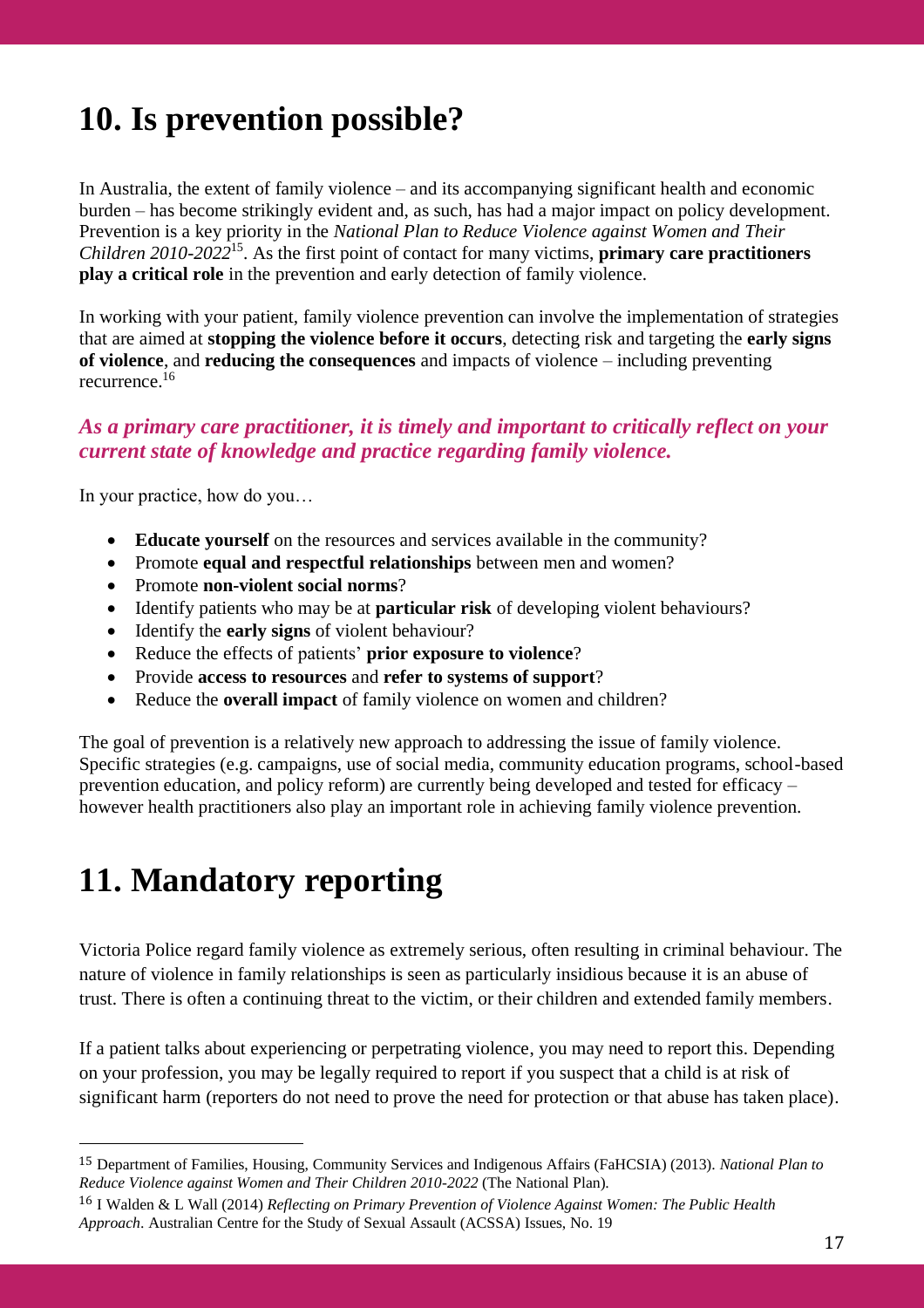Exposure to domestic violence, even if not the primary victim, can have a serious psychological impact on children. Use your professional judgment about the individual circumstances and the nature of the violence. Beyond current mandatory reporting requirements, from an ethical standpoint, all professionals have a duty of care to the children whom they encounter through their work.

Further, a report made in good faith does not constitute a breach of professional ethics, and does not constitute a contravention of the Health Services Act 1988 or the Mental Health Act 2014.

The Victoria Police Code of Practice for the Investigation of Family Violence (2014) encourages reporting of incidents of family violence, and supports an integrated response to family violence.

| Victoria Police Centre<br>Switchboard             | (03) 9247 6666 (8am-4pm<br>Mon-Fri)                                                                                                                                          | Reporting a non-emergency<br>family violence incident.                                                                                |
|---------------------------------------------------|------------------------------------------------------------------------------------------------------------------------------------------------------------------------------|---------------------------------------------------------------------------------------------------------------------------------------|
|                                                   | Or contact your local police<br>station via phone or in<br>person.                                                                                                           |                                                                                                                                       |
| Child Protection (DHS) -<br><b>Business Hours</b> | For a list of regional contacts:<br>http://www.dhs.vic.gov.au/for-<br>individuals/children,-families-<br>and-young-people/child-<br>protection/<br>child-protection-contacts | To report, or to make a<br>mandatory report, where a<br>child or young person has<br>suffered, or is at risk of,<br>significant harm. |

# **12. Financial assistance**

Victims of violent crime that occurred in Victoria may be entitled to various forms of support through the State Government of Victoria's Department of Justice Victims of Crime Assistance Tribunal (VOCAT).

If your patient has experienced family violence, she may be eligible to receive financial assistance for:

- Counselling
- Medical expenses
- Immediate safety-related needs (e.g. relocation costs, security expenses, window/lock repairs)
- Loss of earnings

Some victims may also be granted a recognition payment depending on the nature of violence that occurred. Most types of support require victims to apply within set time frames.

Your patient may need to provide documentation that supports their application, such as evidence that she has experienced or is experiencing a significant adverse effect (e.g. a medical/psychological report).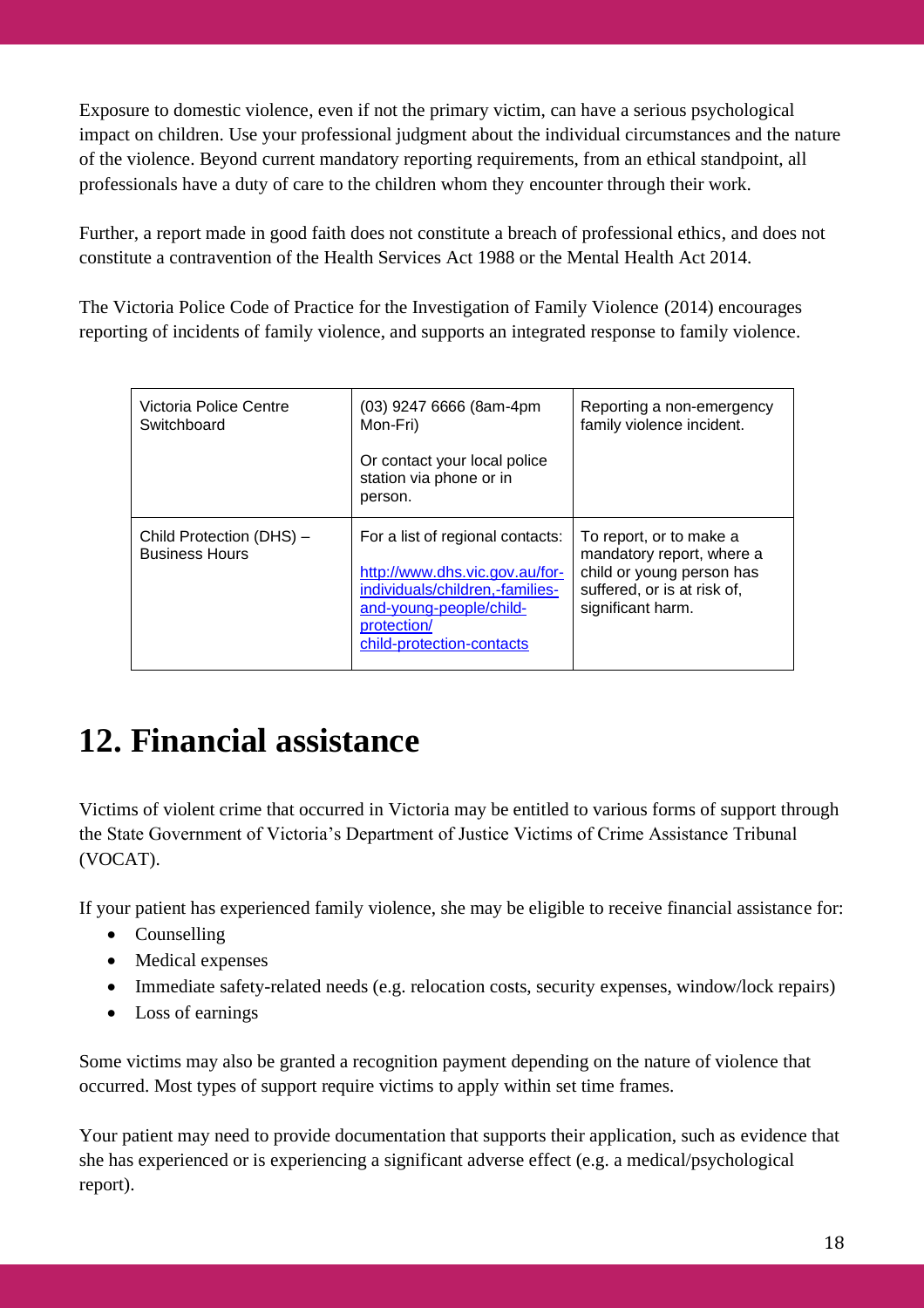Victorian law now make it easier for your patient to remain in her home while the abusive family member is removed.

You can refer your patient to VOCAT and/or the Victims of Crime Helpline to seek financial assistance as required.

| Victims of Crime Assistance<br>Tribunal (VOCAT) | 1800 882 752<br>vocat.vic.gov.au                                                                  | Refer your patient to<br>VOCAT for advice about<br>applying for financial<br>assistance, including<br><b>Special Financial</b><br>Assistance                                                                                                |
|-------------------------------------------------|---------------------------------------------------------------------------------------------------|---------------------------------------------------------------------------------------------------------------------------------------------------------------------------------------------------------------------------------------------|
| Victims of Crime Helpline                       | 1800 819 817 (phone)<br>0427 767 891 (text)<br>Open 8am-11pm, 7 days<br>victimsofcrime.vic.gov.au | Your patient can call or text<br>this helpline for advice and<br>support:<br>reporting a crime<br>victims' rights<br>how courts work<br>how to apply for<br>compensation and<br>financial<br>assistance<br>finding other useful<br>services |

# **13. Immigration law and family violence**

There are special family violence provisions in immigration law that are intended to relieve the fear of a 'partner visa' applicant who may believe that she needs to stay in an abusive relationship in order to remain in Australia.

These provisions allow certain applicants to obtain permanent residence even if the relationship with their Australian sponsor has broken down, where there is evidence of family violence against the applicant or her dependent child.

A report or statutory declaration from a GP detailing physical injuries and/or treatment for mental health issues that are consistent with family violence can be used as part of the evidence given to the Department of Immigration and Citizenship to access the provisions.

If your patient has concerns about her visa to stay in Australia, you can refer her to the following:

| Immigrant Women's                | 1800 755 988   | Funded by DHS Victoria,          |
|----------------------------------|----------------|----------------------------------|
| <b>Domestic Violence Service</b> |                | <b>IWDVS</b> provides culturally |
| (IWDVS)                          | (03) 8413 6800 | sensitive services, state-       |
|                                  |                | wide, to meet the needs of       |
|                                  |                | women and children from          |
|                                  |                | diverse backgrounds, who         |
|                                  |                | are affected by family           |
|                                  |                | violence.                        |
|                                  |                |                                  |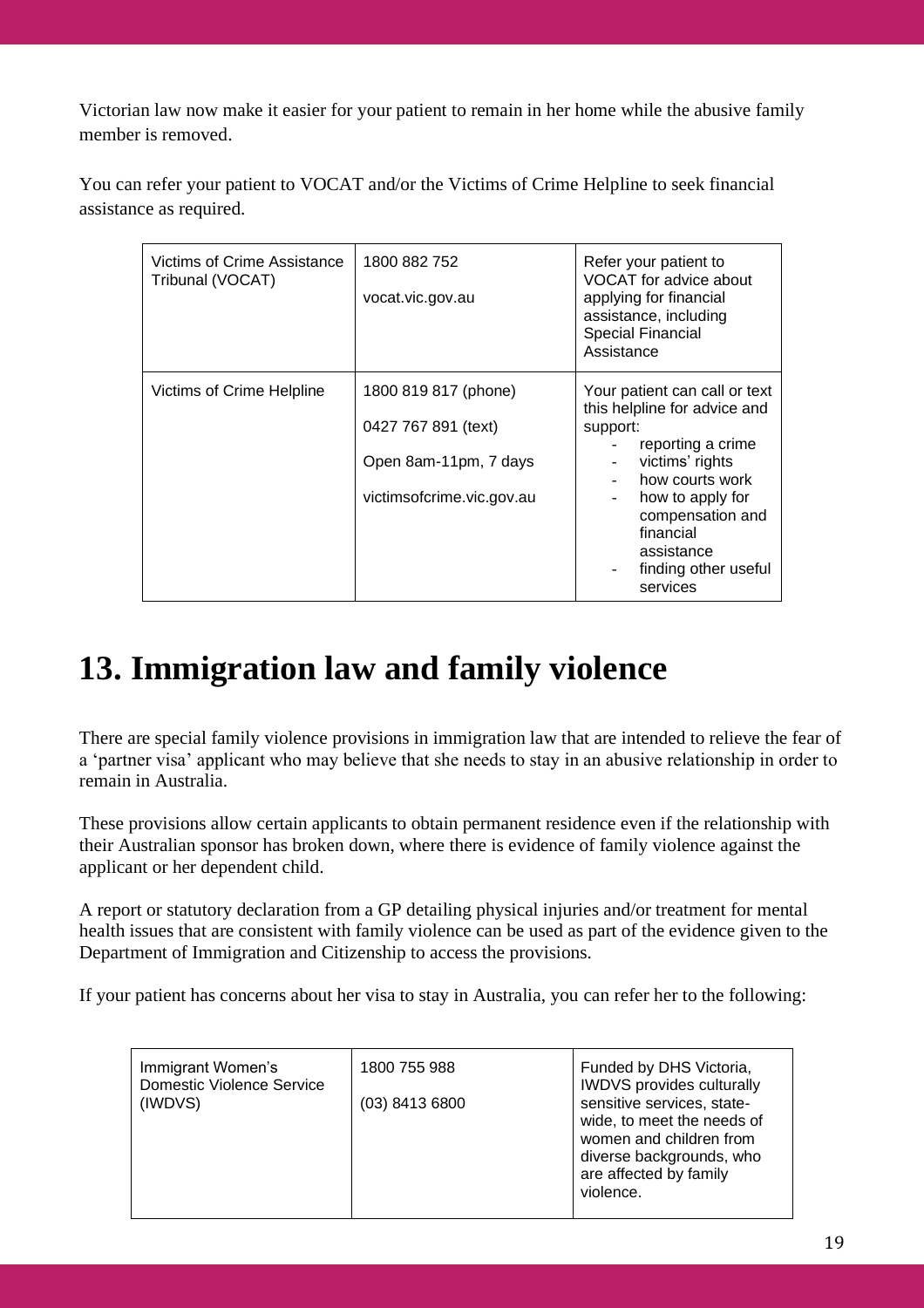| Victorian Immigrant &<br>Refugee Women's Coalition<br>(VIRWC) | $(03)$ 9654 1243 | VIRWC is a peak body<br>representing immigrant<br>refugee women's<br>organisations across Victoria.<br>The coalition provides<br>representation, capacity<br>building support and advice<br>for a range of organisations<br>whose priority is the<br>development and support of<br>refugee women |
|---------------------------------------------------------------|------------------|--------------------------------------------------------------------------------------------------------------------------------------------------------------------------------------------------------------------------------------------------------------------------------------------------|
|---------------------------------------------------------------|------------------|--------------------------------------------------------------------------------------------------------------------------------------------------------------------------------------------------------------------------------------------------------------------------------------------------|

# **14. The impact of drugs and alcohol**

Family violence has long been associated with alcohol and drug abuse. While the causes of family violence are complex, substance abuse makes behavior less predictable and family violence more severe. The increasing use and abuse of the drug, ice, in our society is a significant contributor to family violence and family breakdown.

If your patient discloses her own or her partner's alcohol or drug abuse, or if you suspect substance abuse, you can assist by providing access to treatment and services. **Being drug or alcohol affected is not an excuse for family violence.** 

If children are involved, you can facilitate by providing an increased awareness of the impact of substance abuse and related violence on parenting capacity and child safety and wellbeing, and support your patient to engage the relevant services.

| <b>Counselling Online</b>              | 1800 888 236 (24 hours) | A free drug and alcohol<br>confidential counselling and<br>referral service, for people<br>wanting to discuss any<br>alcohol or other drug related<br>problems |
|----------------------------------------|-------------------------|----------------------------------------------------------------------------------------------------------------------------------------------------------------|
| Drug Information in Other<br>Languages | 1800 123 234            | Fact sheets in a number of<br>languages providing<br>information about drugs,<br>including prevention and<br>services                                          |
| Lifeline                               | 13 11 14                | Counselling for anyone who<br>requires help to cope with<br>life.                                                                                              |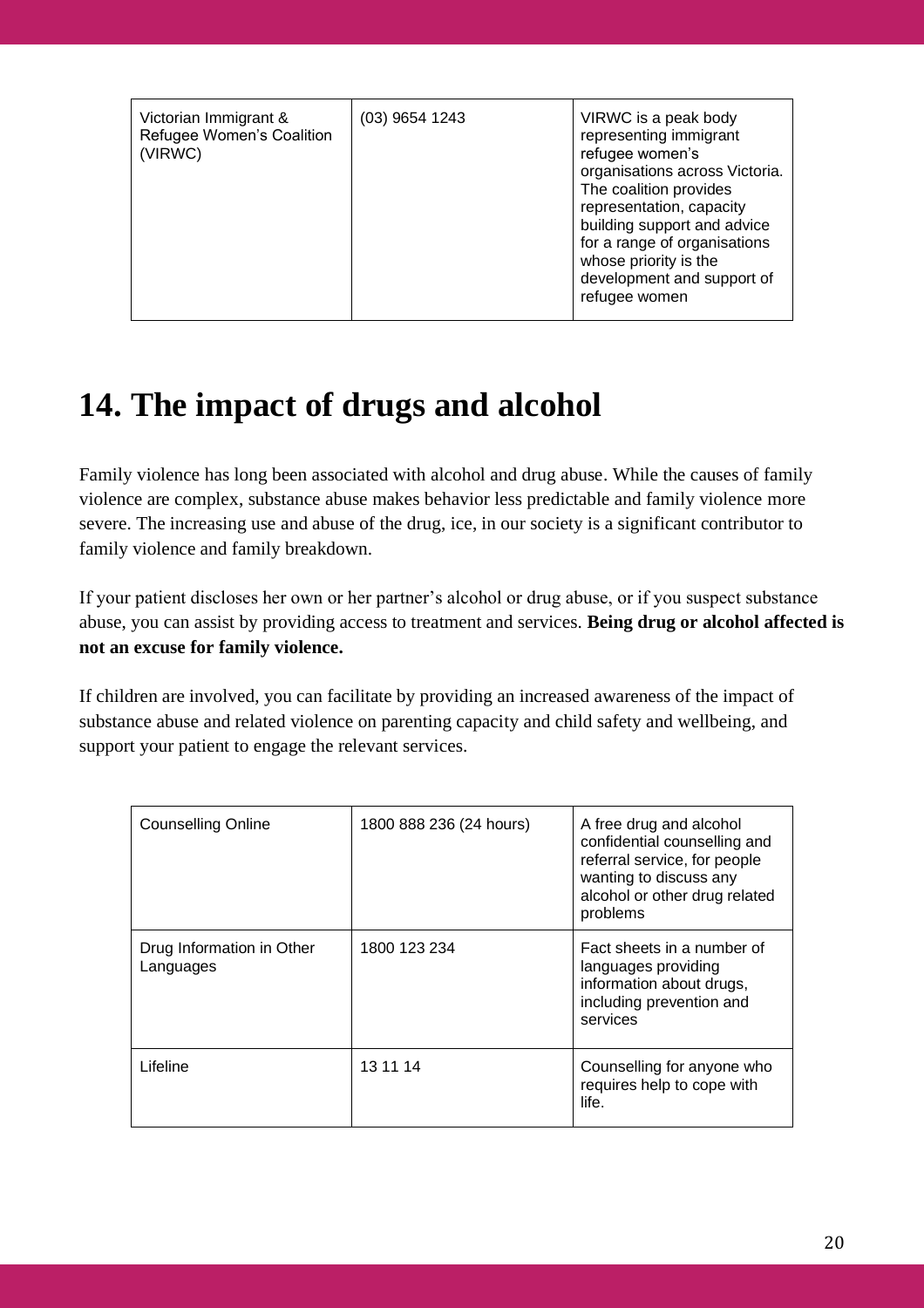# **15. When your patient is the perpetrator**

*'Our most important research finding is that most who threaten to kill will not, but many who do kill threaten first…if you talk about violence you become more likely to commit violence'*<sup>17</sup>

Consider the safety of female victims and their children as the highest priority. Note that perpetrators of violence have a tendency to minimise the violence, or shift blame.

The following are indicators associated with **male perpetrators** of family violence<sup>18</sup>:

#### **Perpetrator risk factors** History of violence in past relationships History of antisocial conduct in other contexts Attitudes that support violence History of explicit threats History of stalking Substance abuse Personality disorder (especially psychopathy) Seeing partners as sexual property Homicidal and/or suicidal ideation History of maladaptation to situational stress Minimisation or denial of aggression

#### **If violence is suspected and further information is needed, start with broad questions such as:**

• *'How are things at home?*'

#### **Then if violence is disclosed, ask more specific questions such as:**

• *'Some men, when they are stressed, hurt the people they love. Is this how you are feeling? Did you know that there are services that can help you?*

#### **Acknowledge the existence of violence by statements such as:**

• *'That was brave of you to tell me. Sometimes people who are stressed hurt the people they love. However, violent behaviour towards your partner and other family members is never acceptable. It not only affects your partner but your children as well. Did you know there are services which may be able to assist you?*'

<sup>17</sup> Warren L (2015) in R Spooner's The Age Victoria article: Forensic Psychologist Dr Lisa Warren Evaluates Threat of Patients who Promise to Kill.

<sup>18</sup> Warren L (2014). *Stalking and Threat Management in Family Violence.* Invited presentation at Mind Your Family Conference, Melbourne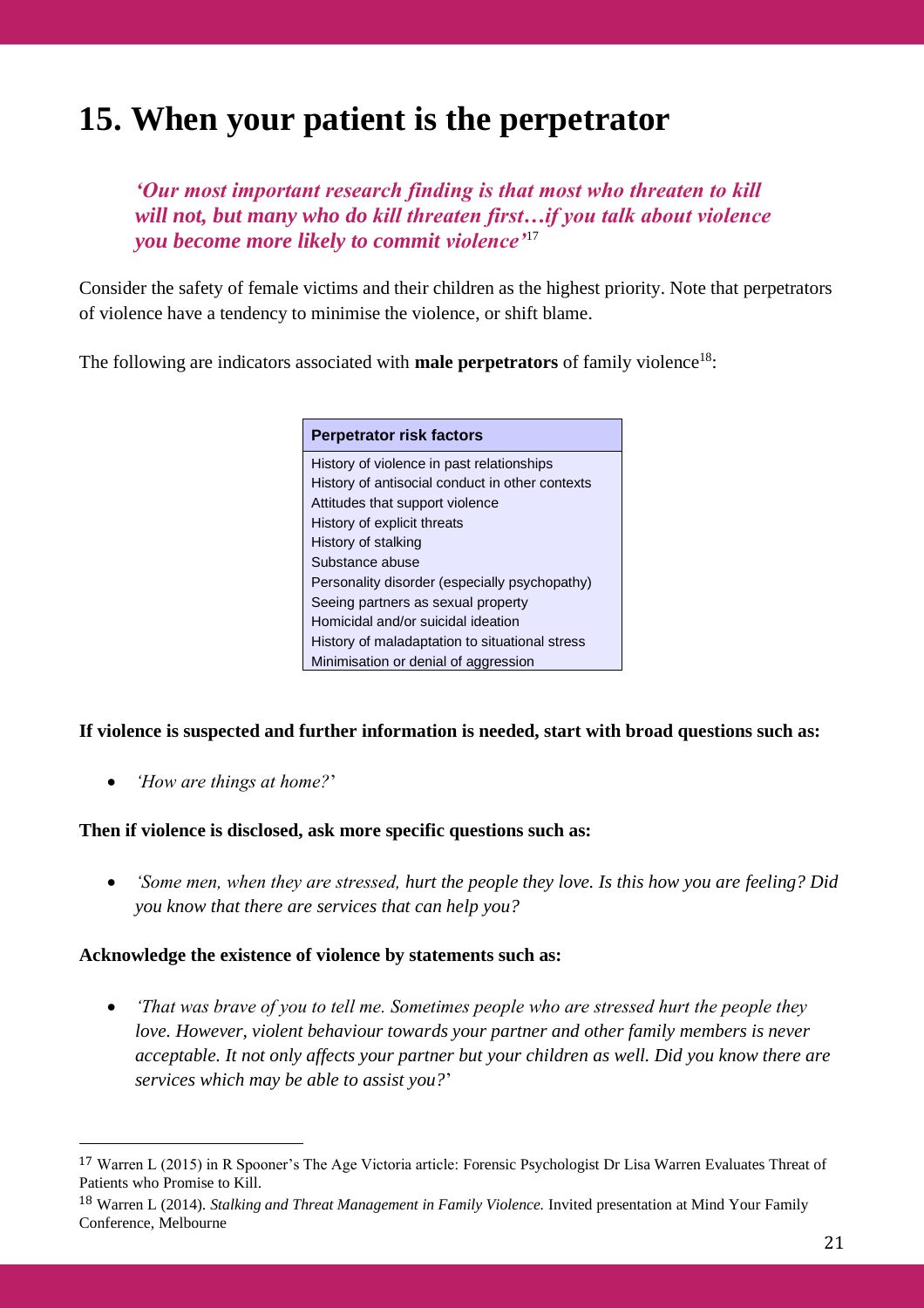### Where possible, engage with men around<sup>19</sup>:

- Raising their awareness of the effects of their violence on their children
- Taking responsibility for their violence (and where this succeeds refer to an appropriate service)
- Encourage the development of motivation to address, and change, violent behaviour
- Identifying the ways the man can better promote the safety and wellbeing of his children. This can be achieved by focusing on the man's parenting responsibilities, and developing a safety/responsibility plan.
- Focus on and validate the man's parenting strengths to encourage positive interactions and strengthen the parent-child relationship.

## Change requires effectively challenging the **distorted attitudes that have served to justify, minimise or deny their violence.** 20

In addition to the two telephone services listed on the next page, you can provide your patient with the *Contact Information for Men* referral list (please see end of document), comprising state and national services that are available to help male perpetrators of family violence.

When working with a male patient who is violent toward their family, you can access the following (free) helpful resource, titled '*Guidelines for Working with Perpetrators of Domestic and Family Violence in Brighter Futures*':

[http://www.community.nsw.gov.au/docswr/\\_assets/main/lib100044/brighter\\_futures\\_domestic\\_violen](http://www.community.nsw.gov.au/docswr/_assets/main/lib100044/brighter_futures_domestic_violence_guidelines.pdf) [ce\\_guidelines.pdf](http://www.community.nsw.gov.au/docswr/_assets/main/lib100044/brighter_futures_domestic_violence_guidelines.pdf) 

| Men's Referral Service | 1800 065 973 (9am-9pm,<br>Mon-Fri)<br>(03) 9428 2899<br>1300 766 491 | The Men's Referral Service<br>provides anonymous and<br>confidential telephone<br>counselling, information and<br>referrals to men to help them<br>take action to stop using<br>violent and controlling<br>behaviour.                                                                                    |
|------------------------|----------------------------------------------------------------------|----------------------------------------------------------------------------------------------------------------------------------------------------------------------------------------------------------------------------------------------------------------------------------------------------------|
| MensLine Australia     | 1300 789 978 (24 hours)                                              | MensLine Australia is the<br>national telephone and online<br>support, information and<br>referral service for men with<br>family and relationship<br>concerns. The service is<br>available from anywhere in<br>Australia and is staffed by<br>professional counsellors,<br>experienced in men's issues. |

<sup>19</sup> NSW Department of Community Services. Guidelines for Working with Perpetrators of Domestic and Family Violence in Brighter Futures. Available: www.community.nsw.gov.au

<sup>20</sup> Warren L, Ogloff J & Mullen P (2012). The Psychological Basis of Threatening Behaviour. *Psychiatry, Psychology & Law*, 20(3) 329-343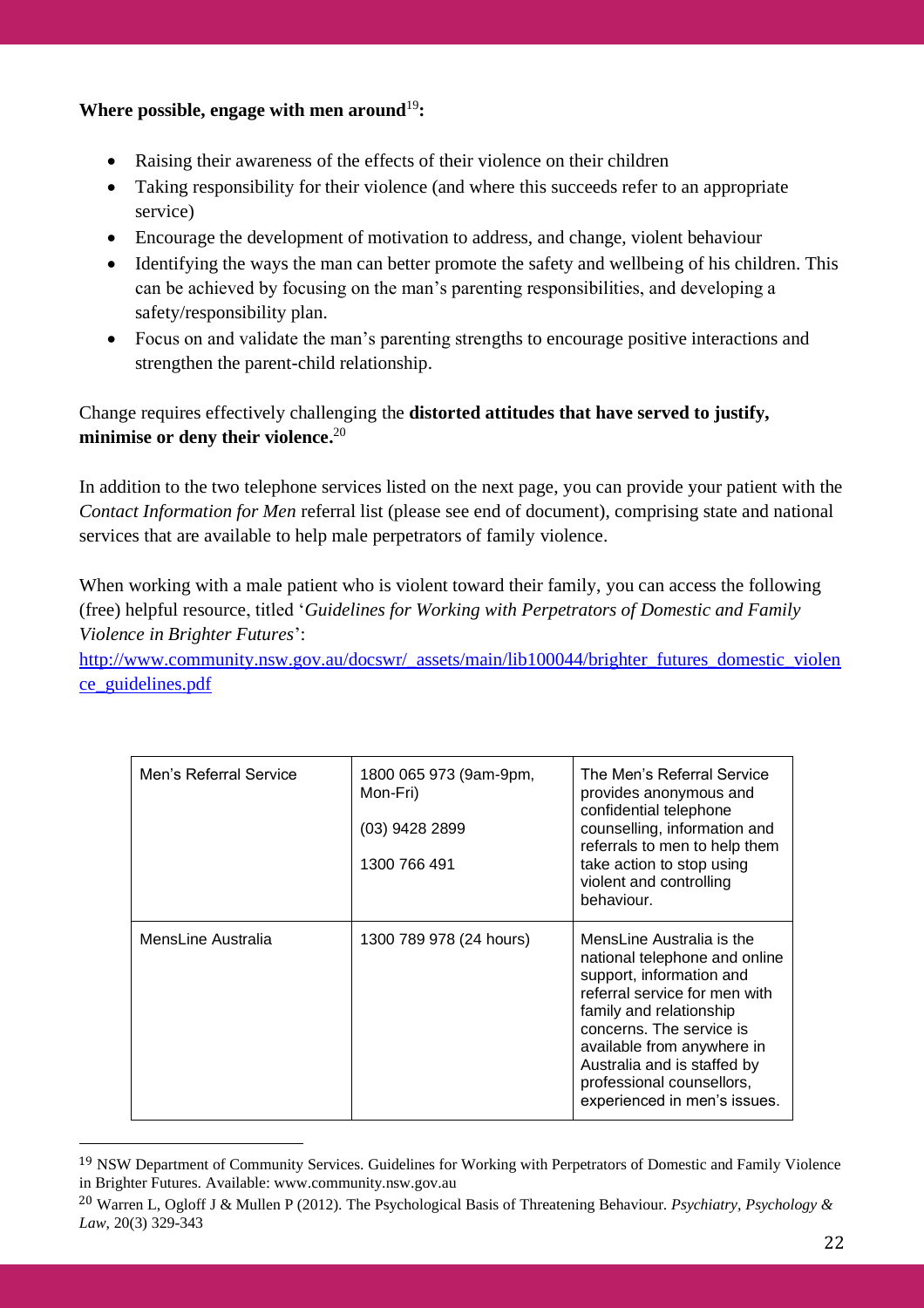# **16. When both partners are your patients/clients**

Special care is required if a patient discloses family violence, and the violent person is also your patient or is a patient within the same service.

If you have seen the victim or her children, your primary duty is to them. If the perpetrator is also your patient, you should refer them to another practitioner or another practice.

If both partners remain within your practice, you will need to take extra caution, for example<sup>21</sup>:

- Ensure confidentiality of records.
- There should be no discussion about suspected or confirmed abuse with the violent partner unless the woman consents to it.
- If a woman agrees that you can talk with her partner about the violence, it is important that a safety plan is in place.

**NB. Couple or marital counselling is not appropriate** in circumstances where there has been intimate partner violence, due to the power imbalance in the relationship and the threat to the woman's safety.

# **17. Subpoenas**

As a health practitioner, when family violence has occurred, you could be served with a subpoena relating to a patient.

A subpoena is a stamped court order to hand over documents (a subpoena to produce), to attend court as a witness (a subpoena to give evidence) or both (a subpoena to produce and give evidence). Subpoenas are issued as part of a court case such as a criminal law proceeding or a family law dispute, at the request of one of the parties.

It is important to treat subpoenas with caution, especially when the person seeking the information is not your patient (e.g. is her ex-partner). First, check that the subpoena is valid: has a court stamp, has been served on you before the stated deadline and that conduct money has been provided.

You must respond to a valid subpoena – either to obey the orders, or to object. There are various grounds for objecting to a subpoena, for example: the request is too onerous, or the information is 'privileged' (protected by law).

<sup>21</sup> Based on Ferris, L.E., Norton, P.G., Dunn, E.V., Gort, E.H. & Degani, N., 'Guidelines for managing domestic abuse when male and female partners are patients of the same physician', *Journal of the American Medical Association*, vol. 278, no. 10, 1997, pp. 851-857.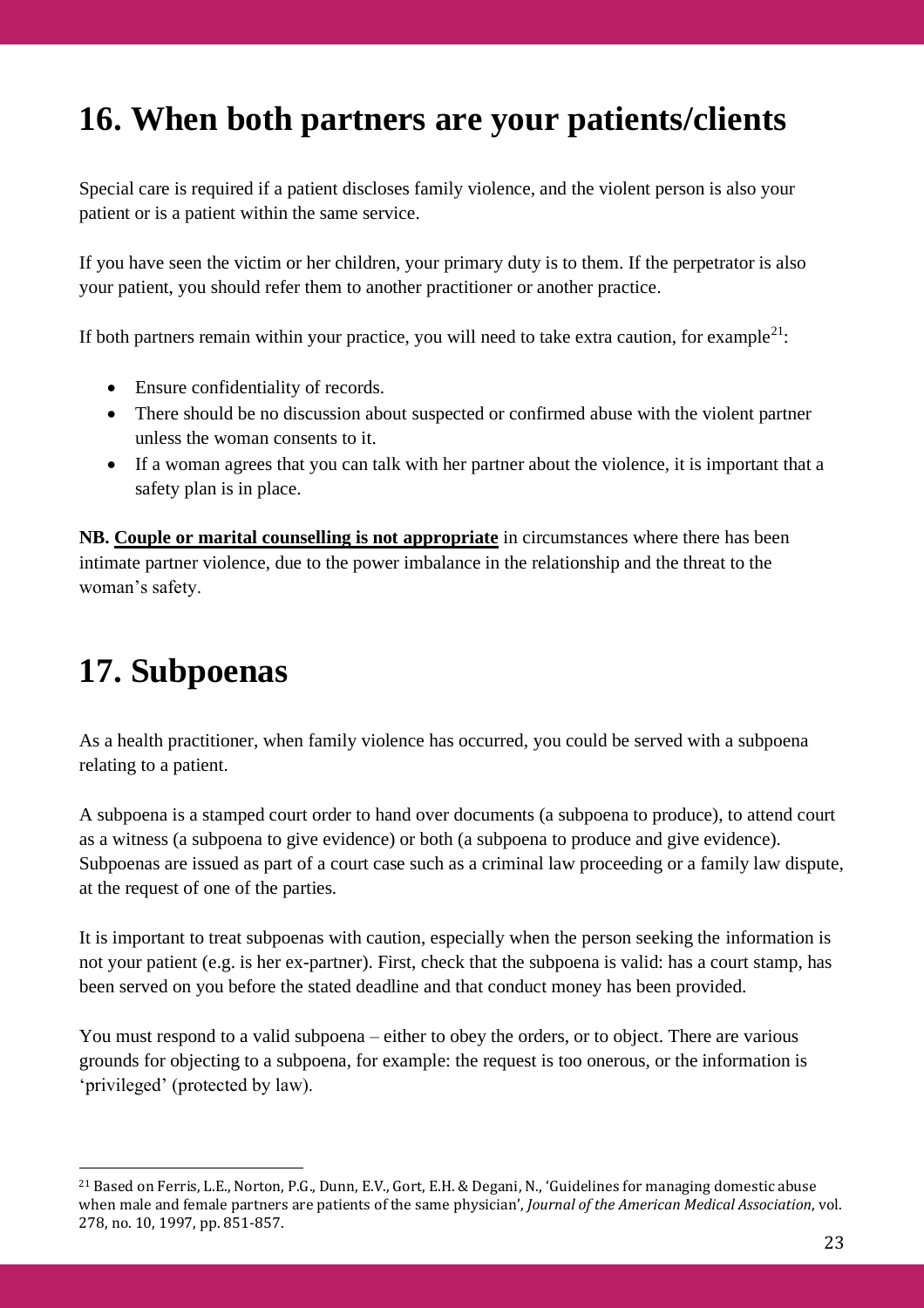**Always contact your patient** to let her know that you have been served with a subpoena, and to ask her how she would like you to respond. Note that you may be legally required to go against her wishes.

Subpoenas requesting documents will have a schedule of what material is being sought. **Never hand over more** than what is listed in this schedule.

Make sure that the documents are **delivered to the court** and not to the party who requested the subpoena.

In some cases, you or your patient may need legal advice. You can seek guidance from the AMA, the RACGP, your insurer, or a private lawyer. Your patient could get legal advice from her own lawyer, or a community legal centre.

| Women's Legal Service<br>Victoria | 1800 133 302<br>$(03)$ 8622 0600                            | For free and confidential<br>legal information, advice,<br>referrals and representation<br>for women in Victoria,<br>specialising in issues arising<br>from relationship breakdown<br>and violence against women. |
|-----------------------------------|-------------------------------------------------------------|-------------------------------------------------------------------------------------------------------------------------------------------------------------------------------------------------------------------|
| Victoria Legal Aid                | Mon-Fri 8:45am - 5:15pm<br>1300 792 387<br>$(03)$ 9269 0120 | For free information about<br>family violence intervention<br>orders and how we can help<br>you with your legal problem                                                                                           |

# **18. Note-taking for legal purposes**

Your notes may be required as evidence, if charges are laid against the perpetrator.

If family violence is a concern, you should keep detailed notes that:

- **Describe physical injuries** (including the type, extent, age and location). If you suspect violence is a cause, but your patient has not confirmed this, include your comment as to whether her explanation accurately explains the injury.
- **Record what the patient said** (using quotation marks)
- **Record any relevant behaviour observed**, being detailed and factual rather than stating a general opinion – for example, rather than 'the patient was distressed', write a description such as 'the patient cried throughout the appointment, shook visibly and had to stop several times to collect herself before answering a question'.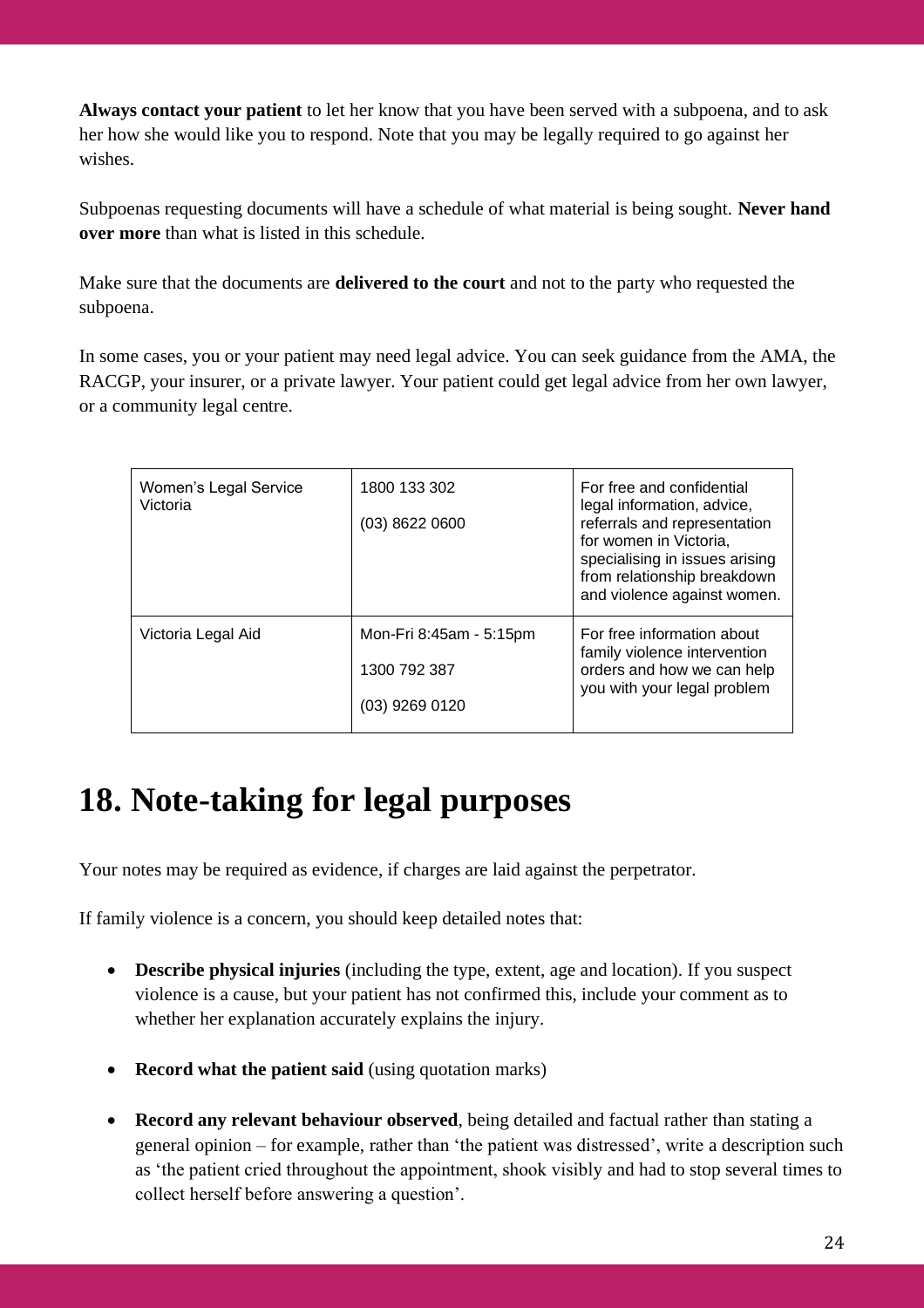**Consider taking photographs of injuries**, and include at least one face shot for proof of identification. Certify any photographs taken of the injuries presented at the time of consultation. Make sure you date all photographs.

To be good evidence in court, file notes must include date and time, and clearly identify the client. You must clearly identify yourself as the author, and sign the file note. Do not include generalisations or unsubstantiated opinions. Correct and initial any errors, set out your report sequentially, and use only approved symbols and abbreviations.

# **19. Providing ongoing support**

### **Consider your patient's safety as the primary issue:**

- A woman is usually a good judge of her own safety
- You can help to monitor the safety of her and her children by asking about any escalation of violence

### **Empower the woman to take control of decision-making**:

- Ask what her immediate and longer-term needs are
- Present the multiple choices of action she may take
- Inform her of services available to aid specific choices

### **Respect the knowledge and coping skills she has developed:**

- You can help her to build on her emotional strengths, e.g. by asking *'How have you dealt with this situation before?'*

### **Provide ongoing support:**

- Ongoing healthcare
- Emotional support
- Ensure confidentiality the woman may suffer additional abuse if her partner suspects she has disclosed the abuse.

#### **Be familiar with appropriate referral services and their processes:**

- Patients may need your help to seek assistance
- Have information available for the patient to take with her if appropriate (See attached the list of key contacts)

*'I dropped some hints to test the water. [My practitioner] was supportive without being interfering and because of this I made the decision to tell her. She was fantastic and told me about the [domestic violence service] who I called and put me into contact with a women's refuge. I am rebuilding my life, and looking forward to a happy future'*<sup>22</sup>

<sup>&</sup>lt;sup>22</sup> C George et al, *Domestic Violence: A Report from the BMA Board of Science*, 2007. British Medical Association.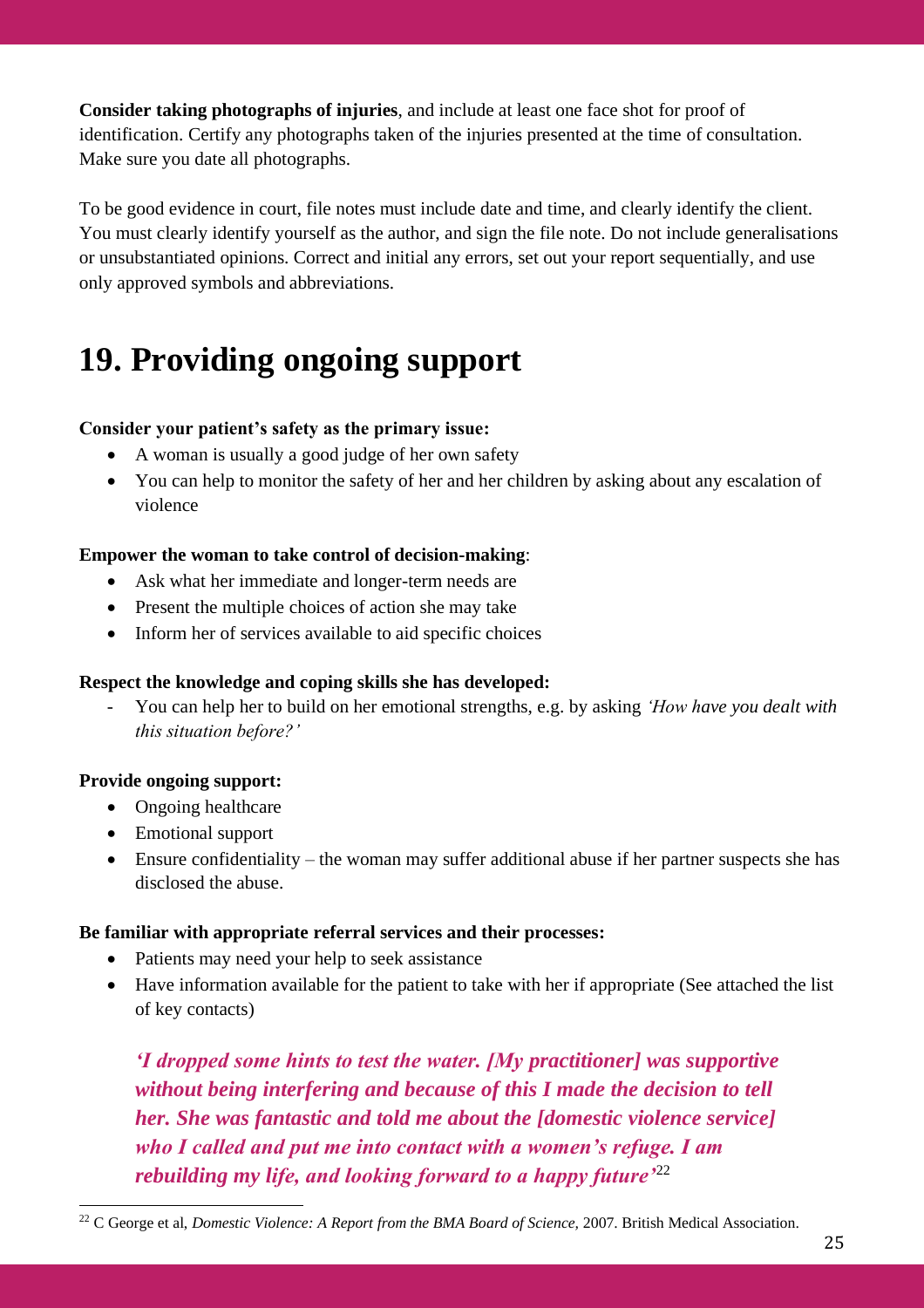# **20. Managing your own safety and well-being**

While it is rare for 'witnesses' of family violence to be targeted by a perpetrator<sup>23</sup>, be aware of your own safety when dealing with family violence matters:

- Know about and comply with your practice/organisation's safety protocols
- Discuss issues with your colleagues
- Trust your own instincts about your safety
- Offer support to colleagues when necessary, and generally contribute to a workplace ethos of support and staff care
- Seek police support if you feel your safety is being threatened.

**Your personal safety is paramount**. If your own safety is ever threatened when assisting a victim of family violence, it is imperative to seek police support. Also, your report will often add weight to any case being made against the perpetrator.

#### **Maintain your own well-being:**

- Recognise and manage your own stress when dealing with complex and seemingly hopeless family violence cases
- Maintain clear boundaries
- Debrief with colleagues
- If you need to, ask for help.

## **21. Conclusion**

When you are the person she talks to about the violence, your response influences her decisionmaking in addressing the problem. It is important for you to have a sound and current understanding of the complexity of family violence, of the relevant legal frameworks, and the local and state-wide services that are available to help her and her children. Her safety, and that of her children, should be the primary goal of any management plan. Further, know that the impact of the violence on her children will usually be a key motivator for her instigating change.

The challenge for you, as her health practitioner, is to overcome any avoidant or quick-fix impulses you might have. Seek professional advice from the relevant services/resources on a case-by-case basis as you require. Be confident in your role to support and empower her without being directive. Be able to provide her with accurate information so that she can make informed choices. Irrespective of the decisions she makes, do not judge her but rather provide her with ongoing support. Finally, make sure she knows that the violence is not her fault, that it is not acceptable, that she is not alone, and that has options, now and in the future.

<sup>&</sup>lt;sup>23</sup> N Svarnias, Sexual & Family Violence Unit, Victoria Police. Personal Communication  $19<sup>th</sup>$  September 2014.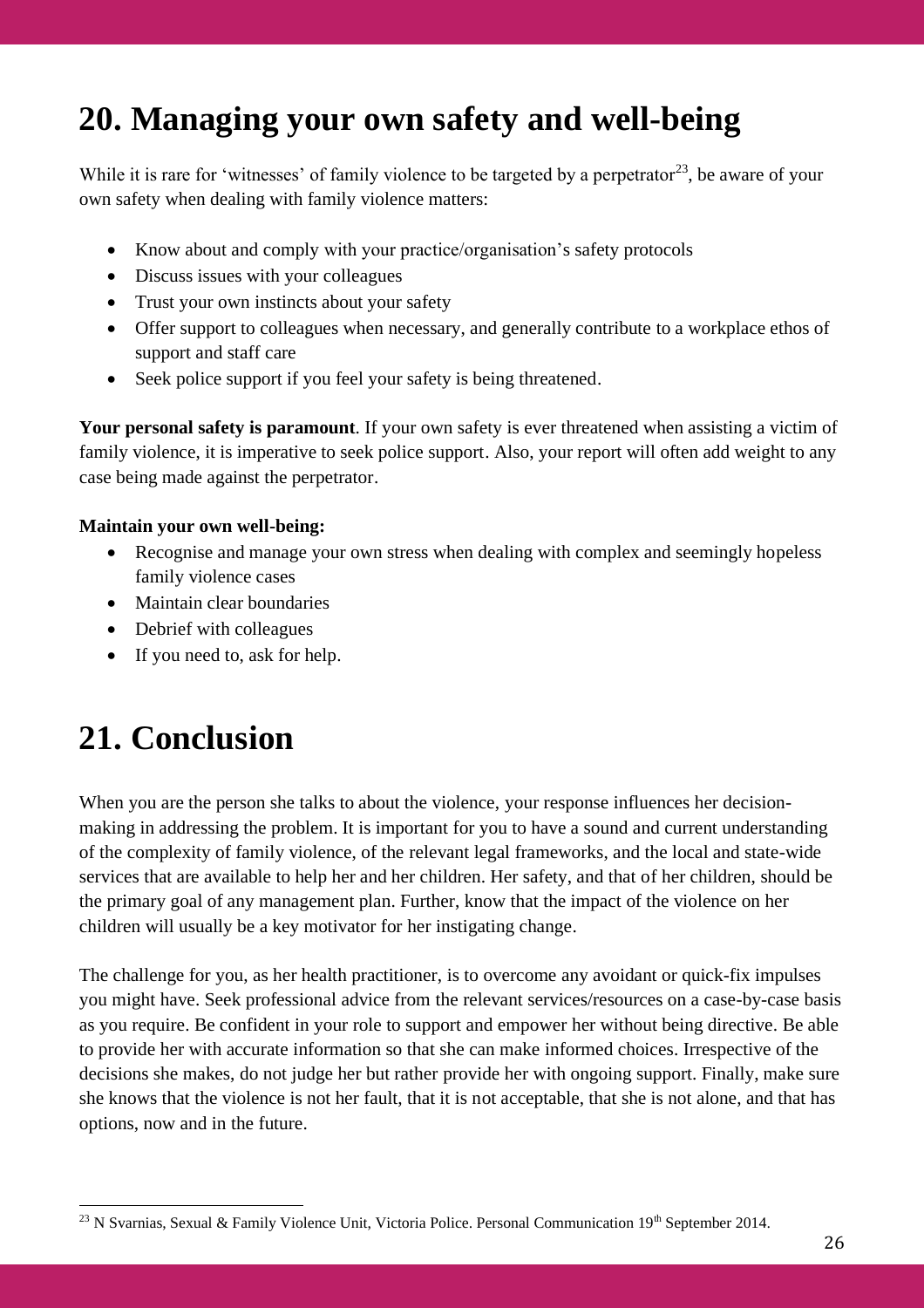## **22. Further resources**

The Royal Australian College of General Practitioners (RACGP) – Abuse and Violence: Working with our Patients in General Practice (white book) <http://www.racgp.org.au/your-practice/guidelines/whitebook/>

Australian Family Physician (AFP) – Intimate Partner Violence: Identification and Response in General Practice <http://www.racgp.org.au/afp/2011/november/intimate-partner-violence/>

Domestic Violence Resource Centre Victoria (DVRCV) – A statewide service providing training, publications, research and other resources to practitioners and service organisations who work with victims of family violence.

<http://www.dvrcv.org.au/>

# **23. Key contacts for victims and perpetrators**

The pages that follow contain some key contacts for victims and also perpetrators of family violence in Victoria.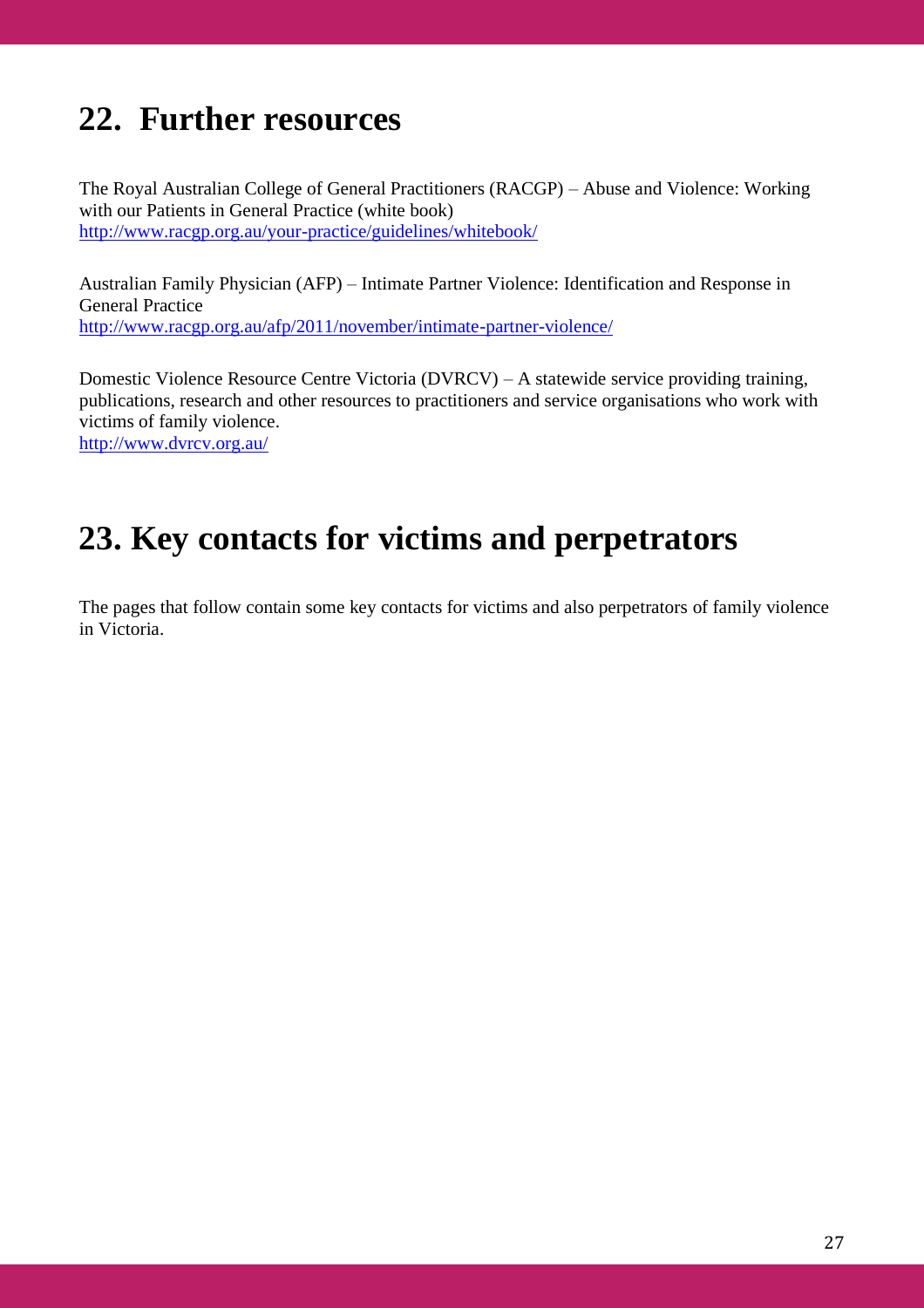# **Family Violence in Victoria – Contact Information for Women and Children**

The following list provides contact information for services that are available to women and children who have experienced, or who are experiencing, family violence (local agencies that provide a similar service may also exist).

## **STATEWIDE CRISIS SERVICES**

### If you are in **immediate** danger:

| Emergency L<br>Line | 000 | Anyone in immediate danger<br>should call the police |
|---------------------|-----|------------------------------------------------------|
|                     |     |                                                      |

If you are not in immediate danger but would like to receive help and support, or report a nonemergency incident:

| Safe Steps (formerly known as the<br>Women's Domestic Violence<br>Crisis Service of Victoria -<br>WDVCS) | 9322 3555 (24-hrs)<br>1800 015 188 (toll free for country<br>callers only)                     | Crisis support, information, and<br>referral to safe accommodation<br>(refuge) for women |
|----------------------------------------------------------------------------------------------------------|------------------------------------------------------------------------------------------------|------------------------------------------------------------------------------------------|
| Victoria Police Centre<br>Switchboard                                                                    | 9247 6666 (8am-4pm Mon-Fri)<br>Or contact your local police<br>station via phone or in person. | Reporting a non-emergency family<br>violence incident                                    |

### **DOMESTIC VIOLENCE OUTREACH SERVICES**

These services can help when you and your children are enduring, or escaping from, family violence. These services offer practical support and information about:

- Safe accommodation options
- Obtaining legal advice
- Accessing financial entitlements
- Referrals to counselling and other services.







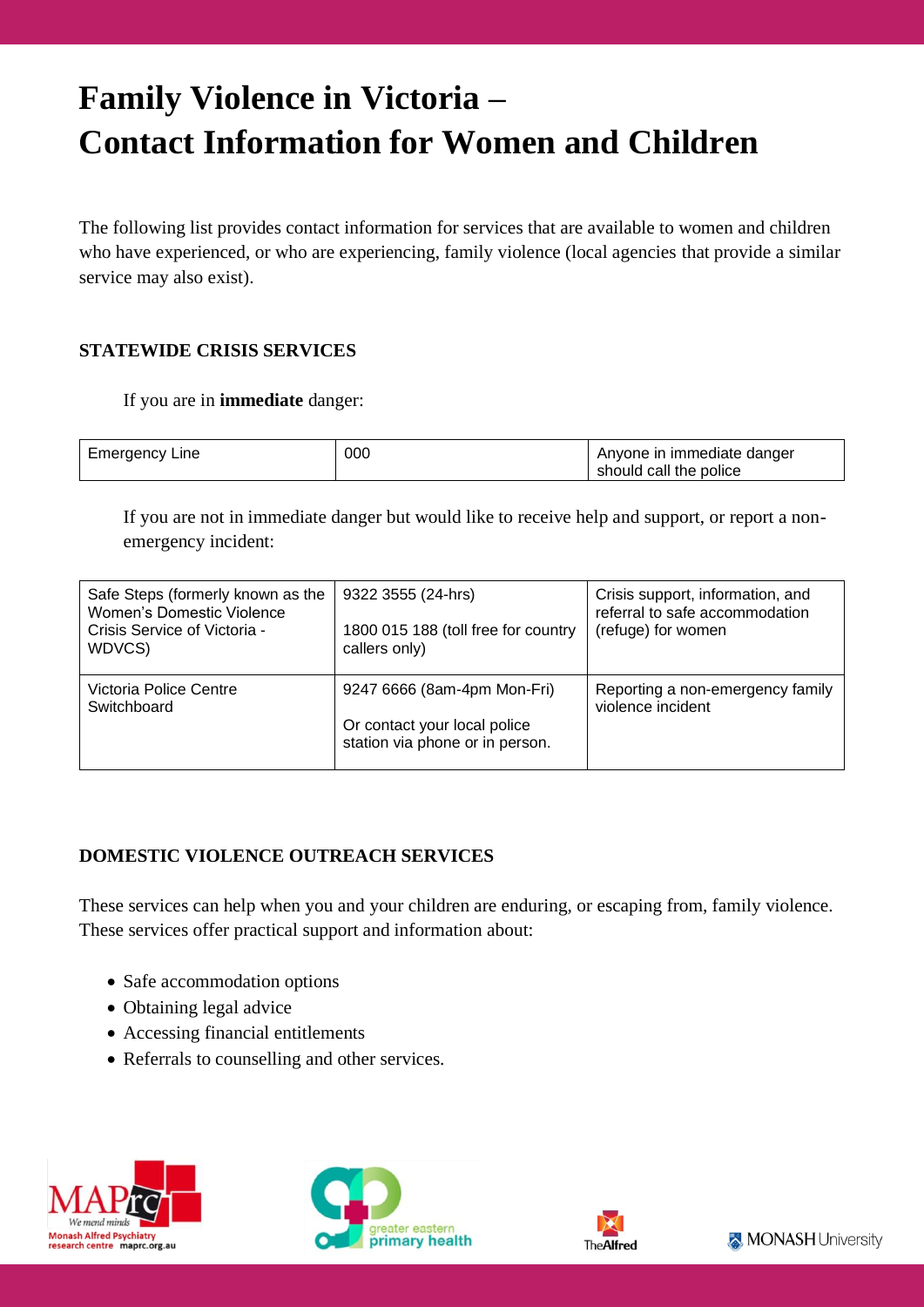## **Melbourne Metropolitan Outreach Services**

| Eastern Metropolitan  | 9259 4200 (Ringwood)                                                                                       |
|-----------------------|------------------------------------------------------------------------------------------------------------|
| Northern Metropolitan | 9450 4700 (Eaglemont)                                                                                      |
| Western Metropolitan  | 9689 9588 (Footscray)                                                                                      |
| Southern Metropolitan | 9781 4658 (Frankston)<br>9791 6111 (Dandenong)<br>9703 0044 (Narre Warren-Berwick)<br>5945 3200 (Pakenham) |
| Inner South/Middle    | 9536 7797 (St Kilda)                                                                                       |
| Mornington Peninsula  | 5971 9454 (Mornington Peninsula)                                                                           |

## **Rural Outreach Services**

Barwon South West

| Geelong     | 5224 2903 |
|-------------|-----------|
| Warrnambool | 5561 1934 |
| Hamilton    | 5561 1934 |
| Portland    | 5561 1934 |

## Grampians

| Horsham         | 5362 1200 |
|-----------------|-----------|
| <b>Ballarat</b> | 5333 3666 |
| Ararat          | 5352 6200 |
| Stawell         | 5358 7400 |

### Loddon Mallee

| Mildura   | 5021 2130 (24 hours) |
|-----------|----------------------|
| Bendigo   | 1800 844 038         |
| Swan Hill | 5033 1899 (24 hours) |

## Gippsland

| Warragul       | 5622 7000              |
|----------------|------------------------|
| Morwell        | 5120 2000              |
| Leongatha      | 5662 6400 or 5662 5150 |
| Bairnsdale     | 5152 0052              |
| Lakes Entrance | 5155 8300              |

### Hume

| Wodonga    | $(02)$ 6022 8888 |
|------------|------------------|
| Shepparton | 5821 9458        |
| Broadford  | 1300 773 352     |
| Wangaratta | 5722 2203        |







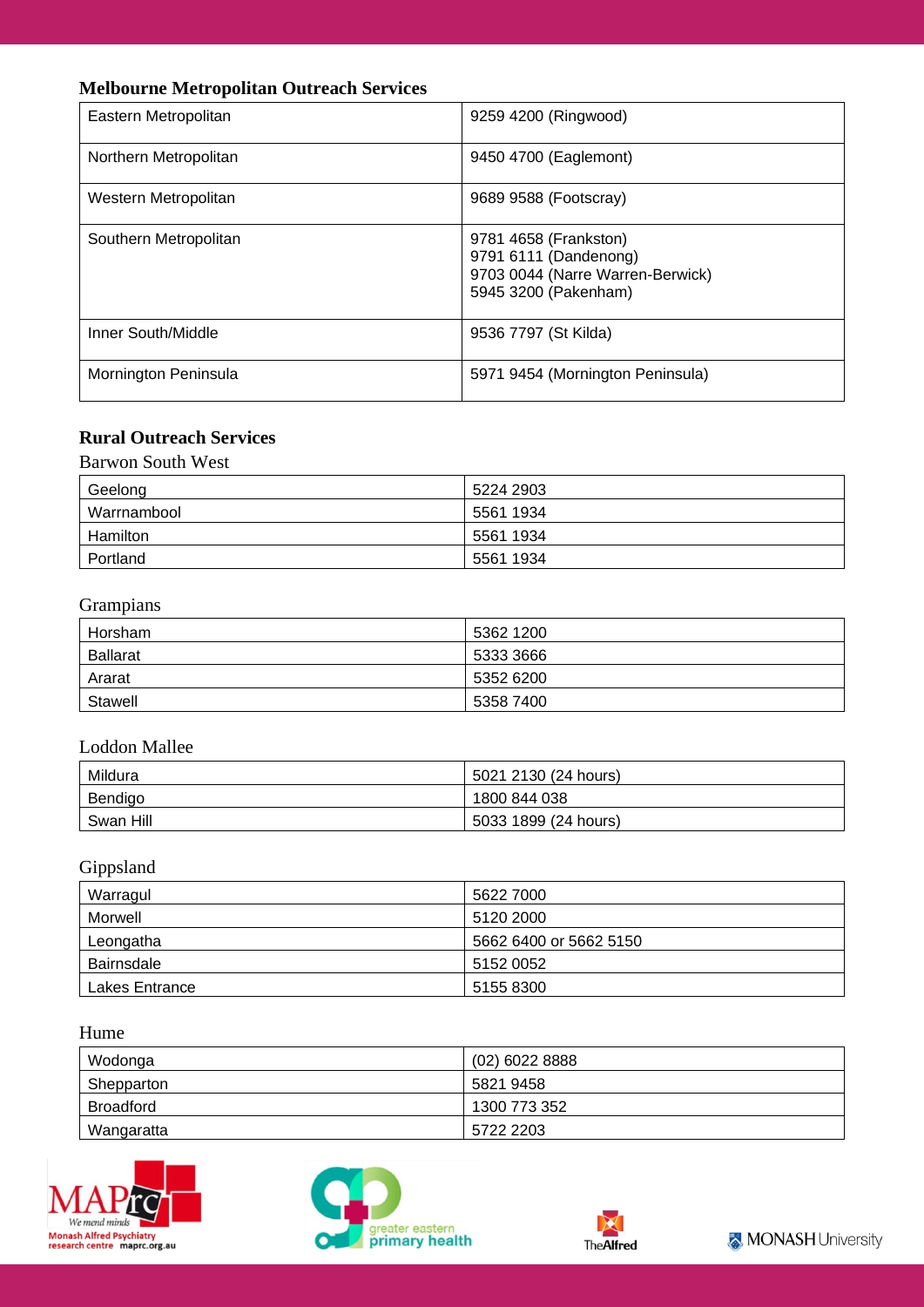## **NATIONAL TELEPHONE AND ONLINE SERVICES**

These helplines put you in touch with qualified and experienced counsellors who can provide you with information, counselling, support, safety planning and referral to appropriate services.

| 1800 RESPECT                                                                                             | 1800 737 732 (24 hours)<br>Online counselling<br>https://www.1800respect.org.au/get-<br>help/                                                       | Commonwealth government-<br>funded counselling helpline,<br>online counselling and<br>information and support for<br>people experiencing sexual<br>assault or family violence. Also<br>provides advice for families &<br>friends.                                                                                                                                                     |
|----------------------------------------------------------------------------------------------------------|-----------------------------------------------------------------------------------------------------------------------------------------------------|---------------------------------------------------------------------------------------------------------------------------------------------------------------------------------------------------------------------------------------------------------------------------------------------------------------------------------------------------------------------------------------|
| Safe Steps (formerly known as<br>the Women's Domestic<br>Violence Crisis Service of<br>Victoria - WDVCS) | 9322 3555 (24-hrs)<br>1800 015 188 (toll free for country<br>callers only)                                                                          | Crisis support, information, and<br>referral to safe accommodation<br>(refuge) for women                                                                                                                                                                                                                                                                                              |
| Women's Information and<br>Referral Exchange Service<br>(WIRE)                                           | 1300 134 130<br>Email your queries:<br>inforequests@wire.org.au<br>Live chat support: www.wire.org.au                                               | A telephone support service that<br>provides Victorian women with<br>free and confidential support,<br>information and referrals, for<br>any issue, state wide.<br>Incorporates the Women's<br>Information Centre, an online<br>'live chat' support and email<br>support service.                                                                                                     |
| Lifeline                                                                                                 | 13 11 14 (24 hours)                                                                                                                                 | A confidential service that<br>provides all Australians<br>experiencing a personal crisis<br>with access to online, phone or<br>face-to-face crisis support.                                                                                                                                                                                                                          |
| Family Relationship Advice<br>Line                                                                       | 1800 050 321<br>International +61 734 236 878<br>8am-8pm, Monday to Friday<br>10am-4pm Saturday<br>(local time, except national public<br>holidays) | The Family Relationship Advice<br>Line is a national telephone<br>service established to assist<br>families affected by relationship<br>or separation issues.<br>The Advice Line provides<br>information on family<br>relationship issues and advice<br>on parenting arrangements after<br>separation. It can also refer<br>callers to local services that can<br>provide assistance. |







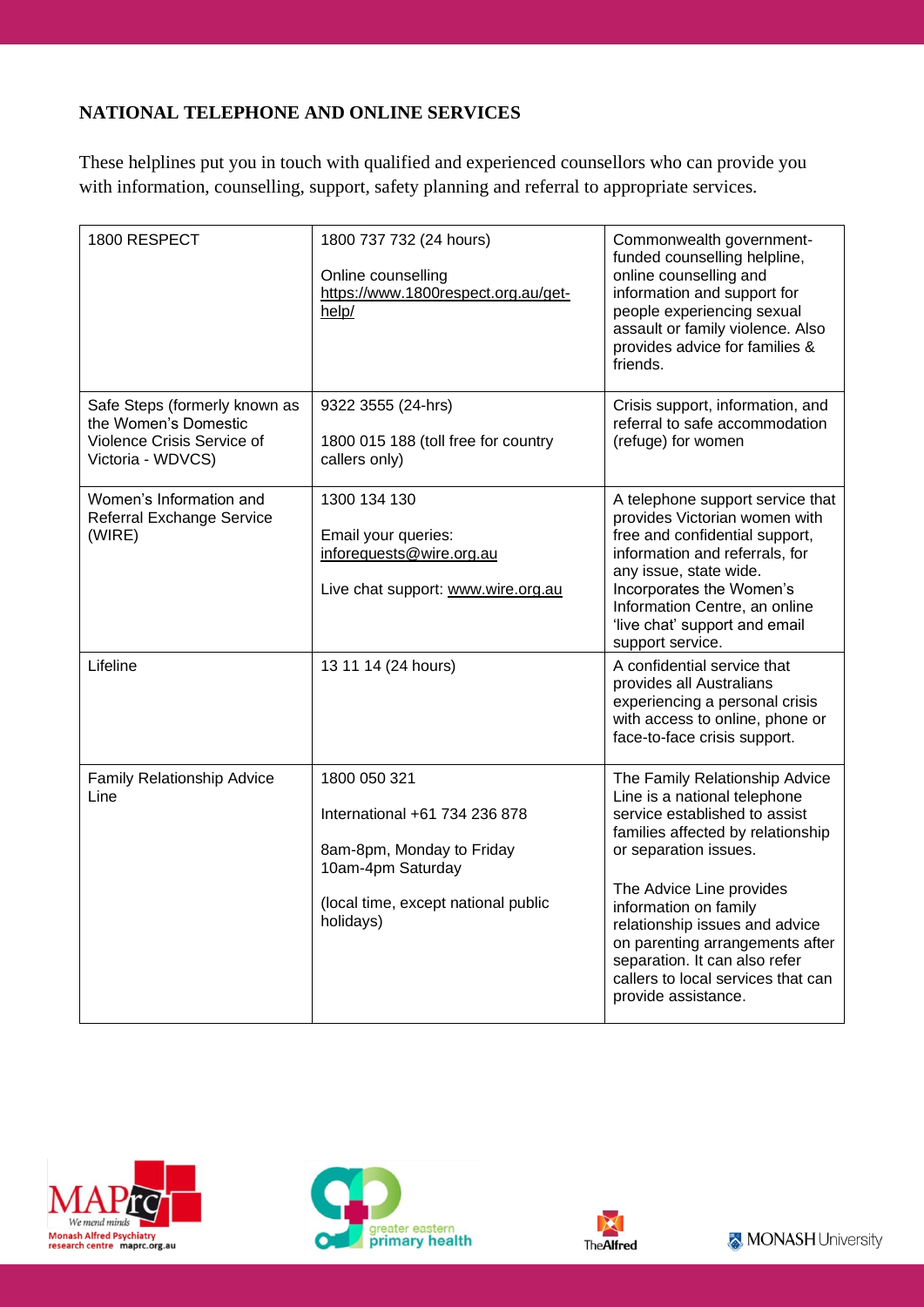### **CULTURE SPECIFIC SERVICES**

These services provide assistance to women and children from culturally and linguistically diverse backgrounds, including Indigenous Australians.

| In Touch Multicultural Centre<br><b>Against Family Violence</b>                  | 9413 6500<br>(9am-5pm, Mon-Fri)<br>Free call 1800 755 988                                                          | Services, programs and responses<br>to issues of family violence in<br><b>CALD (Culturally And</b><br><b>Linguistically Diverse)</b><br>communities, developing and<br>implementing a number of<br>culturally sensitive and holistic<br>models for the provision of<br>services to both victims and<br>perpetrators of family violence. |
|----------------------------------------------------------------------------------|--------------------------------------------------------------------------------------------------------------------|-----------------------------------------------------------------------------------------------------------------------------------------------------------------------------------------------------------------------------------------------------------------------------------------------------------------------------------------|
| Aboriginal Family Violence<br>Prevention and Legal Service<br>Victoria (FVPLS)   | 1800 105 303<br>Melbourne: 9244 3333<br>Barwon South West: 5562 5755<br>Gippsland: 5153 2322<br>Mildura: 5021 3200 | FVPLS Victoria provides<br>assistance to Aboriginal and<br><b>Torres Strait Islander</b><br>victims/survivors of family violence<br>and sexual assault and works with<br>families and communities affected<br>by violence.                                                                                                              |
| Elizabeth Hoffman House<br>Aboriginal Women's Family<br><b>Violence Services</b> | 9482 5744<br>1800 796 112<br>(9am-5pm, Mon-Fri)                                                                    | Crisis accommodation and support<br>for Aboriginal women and spouses<br>of Aboriginal men.                                                                                                                                                                                                                                              |
| Victorian Aboriginal Child Care<br><b>Agency Co-Operative Limited</b><br>(VACCA) | $(03)$ 8388 1855                                                                                                   | VACCA provide assistance and<br>support to Aboriginal children and<br>families who are experiencing<br>social and economic problems<br>which may contribute to a<br>breakdown in the family structure.                                                                                                                                  |
| Telephone Interpreter Service<br>(TIS) National                                  | 131 450                                                                                                            | The Translating and Interpreting<br>Service (TIS National) is provided<br>by the Department of Immigration<br>and Border Protection, to assist<br>people who do not speak English<br>to communicate with<br>services/organisations as required.                                                                                         |







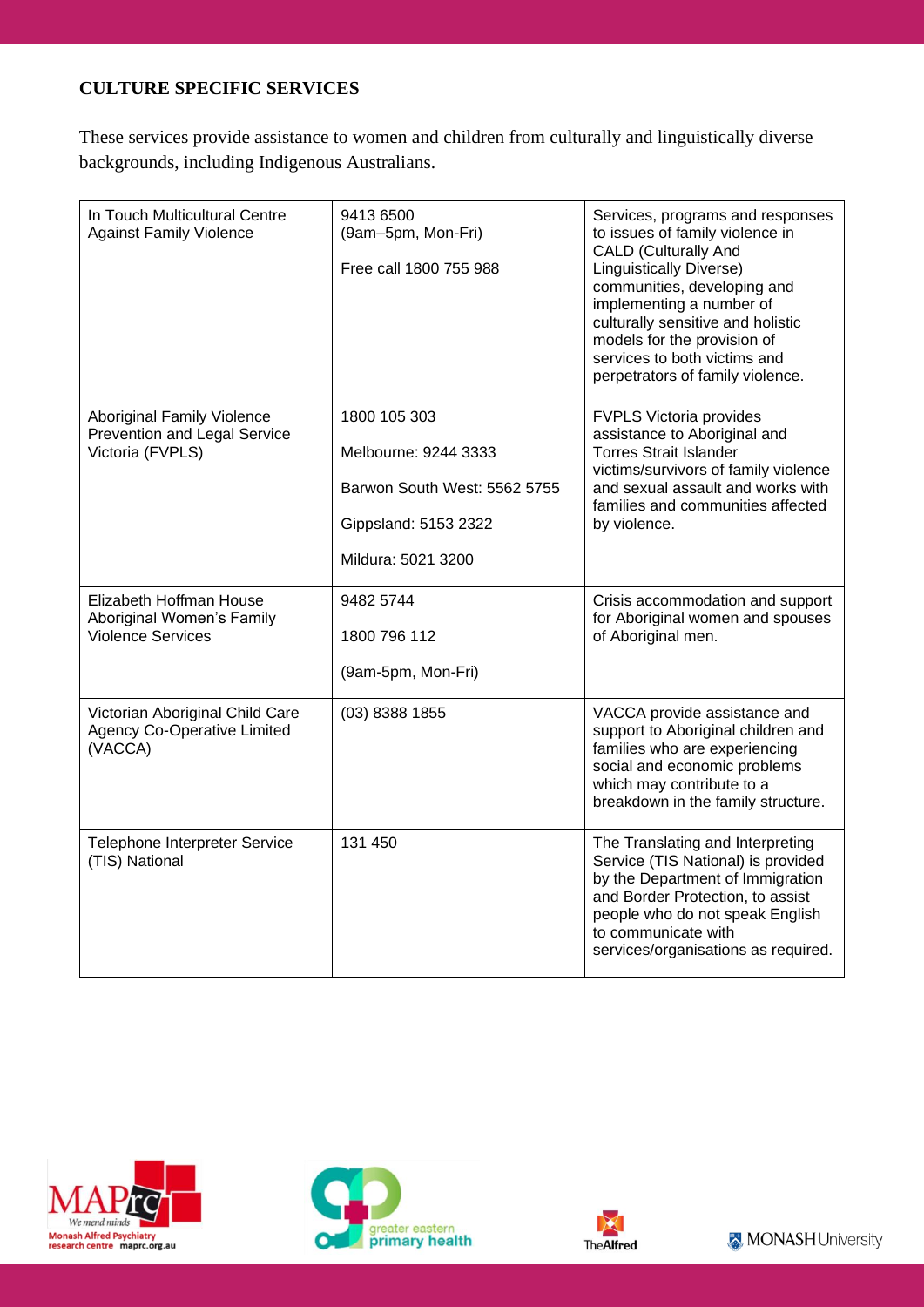## **CHILDREN AFFECTED BY FAMILY VIOLENCE**

The following services are to be contacted when there is concern for the safety of a child – reports can be made by anyone in the community. Also included here are services that children and parents can contact in order to seek information, counselling and referrals specific to child welfare.

| After Hours Child Protection<br><b>Emergency Service (DHS)</b> | 131 278 (toll free)                                                                                                                                                                                                                                         | To report concerns of physical<br>injury and/or sexual abuse of a<br>child after hours, where the<br>matter is urgent and cannot safely<br>be left until the next working day.                                                                                                                                                                                                                                                                |
|----------------------------------------------------------------|-------------------------------------------------------------------------------------------------------------------------------------------------------------------------------------------------------------------------------------------------------------|-----------------------------------------------------------------------------------------------------------------------------------------------------------------------------------------------------------------------------------------------------------------------------------------------------------------------------------------------------------------------------------------------------------------------------------------------|
| Child Protection (DHS) -<br><b>Business Hours</b>              | For a list of regional contacts:<br>http://www.dhs.vic.gov.au/for-<br>individuals/children,-families-and-<br>young-people/child-protection/<br>child-protection-contacts                                                                                    | There are 24 Child and Family<br>Information, Referral and Support<br>Teams (Child FIRSTs) across the<br>state. Each Child FIRST provides<br>a central referral point to a range<br>of community-based family<br>services and other supports<br>within each of the Child FIRST<br>catchment areas.<br>To make a referral where there<br>are significant concerns for the<br>wellbeing of a child, including<br>before the birth of the child. |
| Child FIRST                                                    | For a list of regional contacts:<br>http://www.dhs.vic.gov.au/for-<br>individuals/children,-families-and-<br>young-people/family-and-parenting-<br>support/family-services/child-first-<br>child-and-family-information,-<br>referral-and-support-<br>teams | There are 24 Child and Family<br>Information, Referral and Support<br>Teams (Child FIRSTs) across the<br>state. Each Child FIRST provides<br>a central referral point to a range<br>of community-based family<br>services and other supports<br>within each of the Child FIRST<br>catchment areas.<br>To make a referral where there<br>are significant concerns for the<br>wellbeing of a child, including<br>before the birth of the child. |
| Kids Helpline                                                  | 1800 551 800 (24 hours)                                                                                                                                                                                                                                     | A free counselling service for<br>children and young people (age<br>5-25 years).                                                                                                                                                                                                                                                                                                                                                              |
| Parentline                                                     | 13 22 89<br>8am-midnight every day                                                                                                                                                                                                                          | Parentline provides a state wide<br>telephone service to parents and<br>carers of children, that provides<br>counselling on a variety of issues<br>that impact on parenting and<br>relationships                                                                                                                                                                                                                                              |







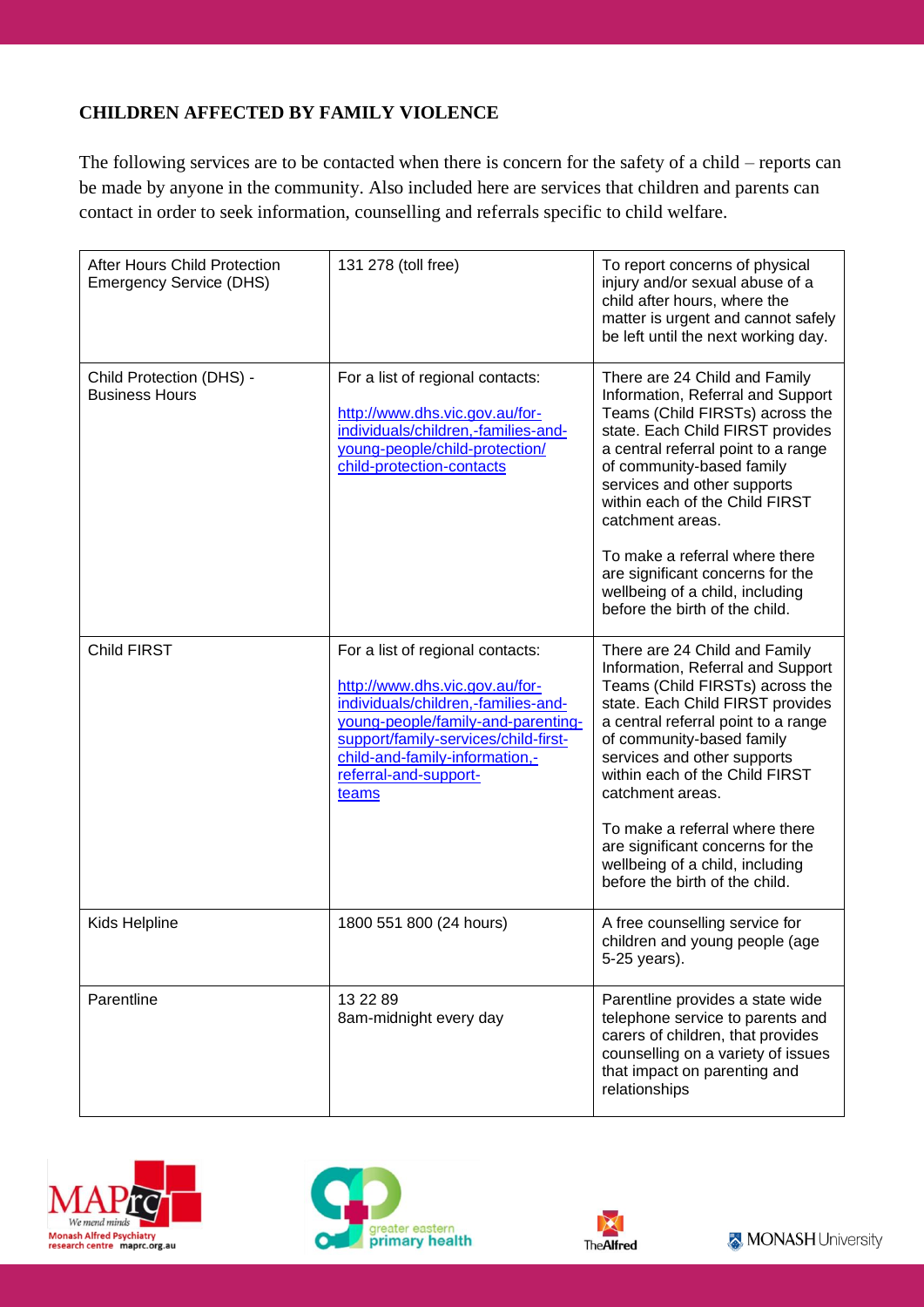## **SEXUAL ASSAULT AND CHILD ABUSE**

If you, or your child, are a victim or survivor of sexual assault, you can contact the Victorian Centres against Sexual Assault (CASA).

CASA is the peak body of 15 specialised sexual assault centres and also comprises the Victorian Sexual Assault Crisis Line. CASA assists women and children to access comprehensive and timely support and intervention. Alternatively, 1800RESPECT is a good starting point that can provide counselling and support for victims of sexual assault.

| Sexual Offences and Child<br>Abuse Investigation Teams<br>(SOCIT) | North-West Metropolitan:<br>Brimbank: (03) 9313 3460<br>Diamond Creek: (03) 9438 8320<br>Epping: (03) 9409 8174<br>Fawkner: (03) 9355 6100<br>Footscray: (03) 8398 9860<br>Melbourne: (03) 8690 4056<br>Southern Metropolitan:<br>Dandenong: (03) 8769 2200<br>Frankston: (03) 8770 1000<br>Moorabbin: (03) 9556 6124<br>Western Victoria:<br>Ballarat: (03) 5336 6055<br>Bendigo: (03) 5444 6752<br>Colac: (03) 5230 0043<br>Geelong: (03) 5246 8111<br>Horsham: (03) 5382 9241<br>Ararat: (03) 5355 1500<br>Mildura: (03) 5023 5980<br>Swan Hill: (03) 5036 1600<br>Warrnambool: (03) 5560 1333<br>Eastern Victoria:<br>Bairnsdale: (03) 5150 2677<br>Benalla: (03) 5760 0230<br>Box Hill: (03) 8892 3292<br>Knox: (03) 9881 7939<br>Morwell: (03) 5131 7014<br>Wonthaggi: (03) 5671 4100<br>Sale: (03) 5142 2200<br>Seymour: (03) 5735 0208<br>Shepparton: (03) 5820 5878<br>Wangaratta: (03) 5560 0895<br>Wodonga: (02) 6049 2671 | SOCITs are teams of specialist<br>detectives who investigate<br>complex crimes of sexual assault<br>and child abuse. SOCITs deal<br>with the case from disclosure<br>through the investigation process<br>and during court. They work in<br>partnership with other services to<br>ensure an empathic and<br>comprehensive response to<br>victims of sexual assault and<br>child abuse. |
|-------------------------------------------------------------------|---------------------------------------------------------------------------------------------------------------------------------------------------------------------------------------------------------------------------------------------------------------------------------------------------------------------------------------------------------------------------------------------------------------------------------------------------------------------------------------------------------------------------------------------------------------------------------------------------------------------------------------------------------------------------------------------------------------------------------------------------------------------------------------------------------------------------------------------------------------------------------------------------------------------------------------|----------------------------------------------------------------------------------------------------------------------------------------------------------------------------------------------------------------------------------------------------------------------------------------------------------------------------------------------------------------------------------------|
|-------------------------------------------------------------------|---------------------------------------------------------------------------------------------------------------------------------------------------------------------------------------------------------------------------------------------------------------------------------------------------------------------------------------------------------------------------------------------------------------------------------------------------------------------------------------------------------------------------------------------------------------------------------------------------------------------------------------------------------------------------------------------------------------------------------------------------------------------------------------------------------------------------------------------------------------------------------------------------------------------------------------|----------------------------------------------------------------------------------------------------------------------------------------------------------------------------------------------------------------------------------------------------------------------------------------------------------------------------------------------------------------------------------------|





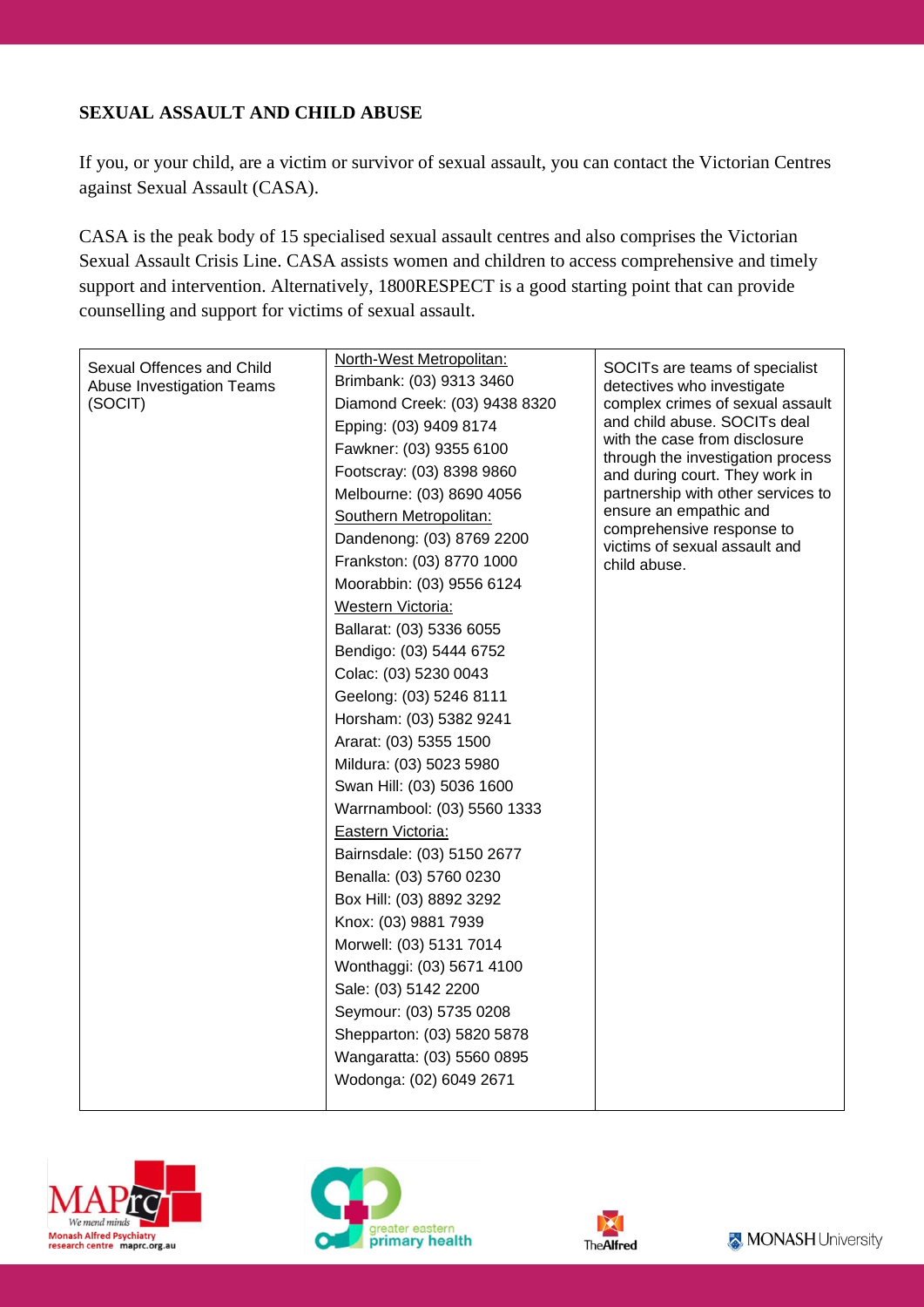| Multidisciplinary Centres (MDCs)               | Currently there are four MDCs at the<br>following locations:<br>Dandenong: (03) 8769 2200<br>Seaford: (03) 8770 1000<br>Geelong: (03) 5223 7222<br>Mildura: (03) 5025 5400<br>Further MDCs are planned for<br>Bendigo, Latrobe Valley and<br>Metropolitan Melbourne. | MDCs involve multiple agencies<br>working collaboratively to provide<br>an integrated and comprehensive<br>response to victims of sexual<br>assault and child abuse. MDCs<br>improve and integrate the<br>investigation, quality of evidence,<br>and support for victims. They aim<br>to increase reporting and reduce<br>attrition, and improve the capacity<br>of agencies to work<br>collaboratively to achieve best<br>outcomes for the victim. |
|------------------------------------------------|----------------------------------------------------------------------------------------------------------------------------------------------------------------------------------------------------------------------------------------------------------------------|-----------------------------------------------------------------------------------------------------------------------------------------------------------------------------------------------------------------------------------------------------------------------------------------------------------------------------------------------------------------------------------------------------------------------------------------------------|
| Victorian Sexual Assault Crisis<br>Line (SACL) | 1800 806 292 - after hours<br>For a list of individual CASAs:<br>https://www.casa.org.au/contact-us/<br>Email: ahcasa@thewomens.org.au                                                                                                                               | Crisis support, counselling and<br>information for people who have<br>been sexually assaulted. Also<br>referral to local services.                                                                                                                                                                                                                                                                                                                  |
| 1800 RESPECT                                   | 1800 737 732 (24 hours)<br>Online counselling:<br>https://www.1800respect.org.au/get-<br>help/                                                                                                                                                                       | Commonwealth government-<br>funded counselling helpline,<br>online counselling and<br>information and support for<br>people experiencing sexual<br>assault or family violence. Also<br>provides advice for families &<br>friends.                                                                                                                                                                                                                   |

## **FINANCIAL ASSISTANCE FOR WOMEN**

You may be eligible for financial assistance to help you recover from incidents of family violence, or to assist you in improving your safety.

| Victims of Crime Assistance<br>Tribunal (VOCAT) | 1800 882 752<br>vocat.vic.gov.au | You can contact VOCAT for<br>advice about applying for financial<br>assistance, including Special<br><b>Financial Assistance</b> |
|-------------------------------------------------|----------------------------------|----------------------------------------------------------------------------------------------------------------------------------|
| Victims of Crime Helpline                       | 1800 819 817 (phone)             | You can call or text this helpline<br>for advice and support:                                                                    |
|                                                 | 0427 767 891 (text)              | - reporting a crime<br>- victims' rights                                                                                         |
|                                                 | Open 8am-11pm, 7 days            | - how courts work                                                                                                                |
|                                                 | victimsofcrime.vic.gov.au        | - how to apply for compensation<br>and financial assistance<br>- finding other useful services                                   |







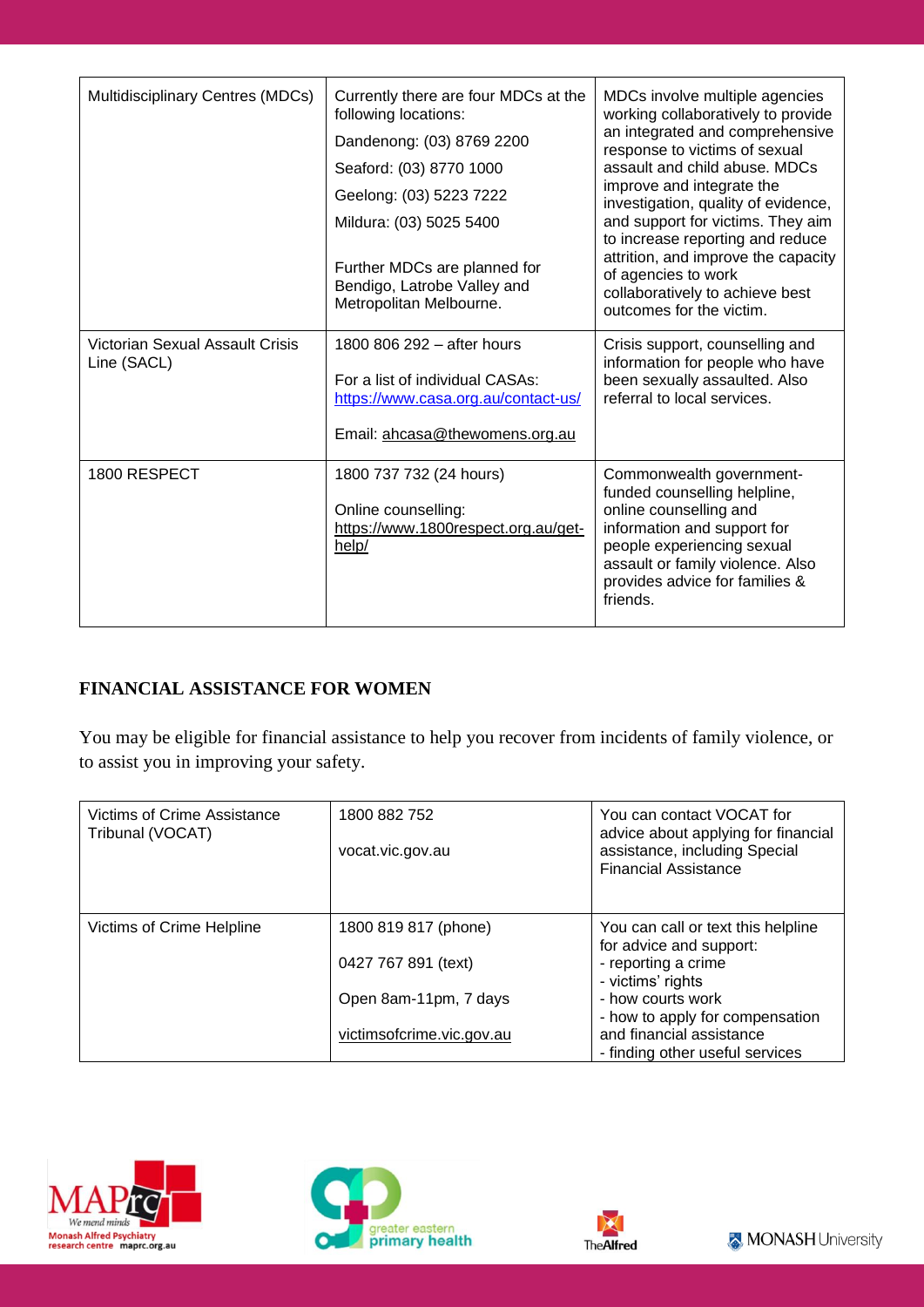## **LEGAL SERVICES FOR WOMEN (INCLUDING IMMIGRATION LEGAL SERVICES)**

When legal issues arise from relationship breakdown or family violence, you can contact the following services to obtain legal information, referrals, assistance, and even representation.

| Women's Legal Service Victoria                             | 1800 133 302<br>$(03)$ 8622 0600                            | For free and confidential legal<br>information, advice, referrals and<br>representation for women in<br>Victoria, specialising in issues<br>arising from relationship<br>breakdown and violence against<br>women.                                                                                                                                                                                                                                            |
|------------------------------------------------------------|-------------------------------------------------------------|--------------------------------------------------------------------------------------------------------------------------------------------------------------------------------------------------------------------------------------------------------------------------------------------------------------------------------------------------------------------------------------------------------------------------------------------------------------|
| Victoria Legal Aid                                         | 1300 792 387<br>$(03)$ 9269 0120<br>Mon-Fri 8:15am - 5:15pm | For free information about family<br>violence intervention orders and<br>how we can help you with your<br>legal problem                                                                                                                                                                                                                                                                                                                                      |
| Victims Support Agency (VSA)                               | 8684 6700                                                   | A Victims of Crime Initiative, VSA<br>is responsible for coordinating a<br>whole of government approach to<br>services for victims of crime and<br>for representing the voice of<br>victims within the Justice system.<br>It provides practical assistance to<br>help victims recover from the<br>effects of crime and is pivotal in<br>linking the service system so<br>victims don't need to continuously<br>repeat their story to a range of<br>services. |
| Immigrant Women's Domestic<br>Violence Service (IWDVS)     | 1800 755 988<br>(03) 8413 6800                              | Funded by DHS Victoria, IWDVS<br>provides culturally sensitive<br>services, state-wide, to meet the<br>needs of women and children from<br>diverse backgrounds, who are<br>affected by family violence.                                                                                                                                                                                                                                                      |
| Victorian Immigrant & Refugee<br>Women's Coalition (VIRWC) | (03) 9654 1243                                              | VIRWC is a peak body<br>representing immigrant refugee<br>women's organisations across<br>Victoria. The coalition provides<br>representation, capacity building<br>support and advice for a range of<br>organisations whose priority is the<br>development and support of<br>refugee women                                                                                                                                                                   |







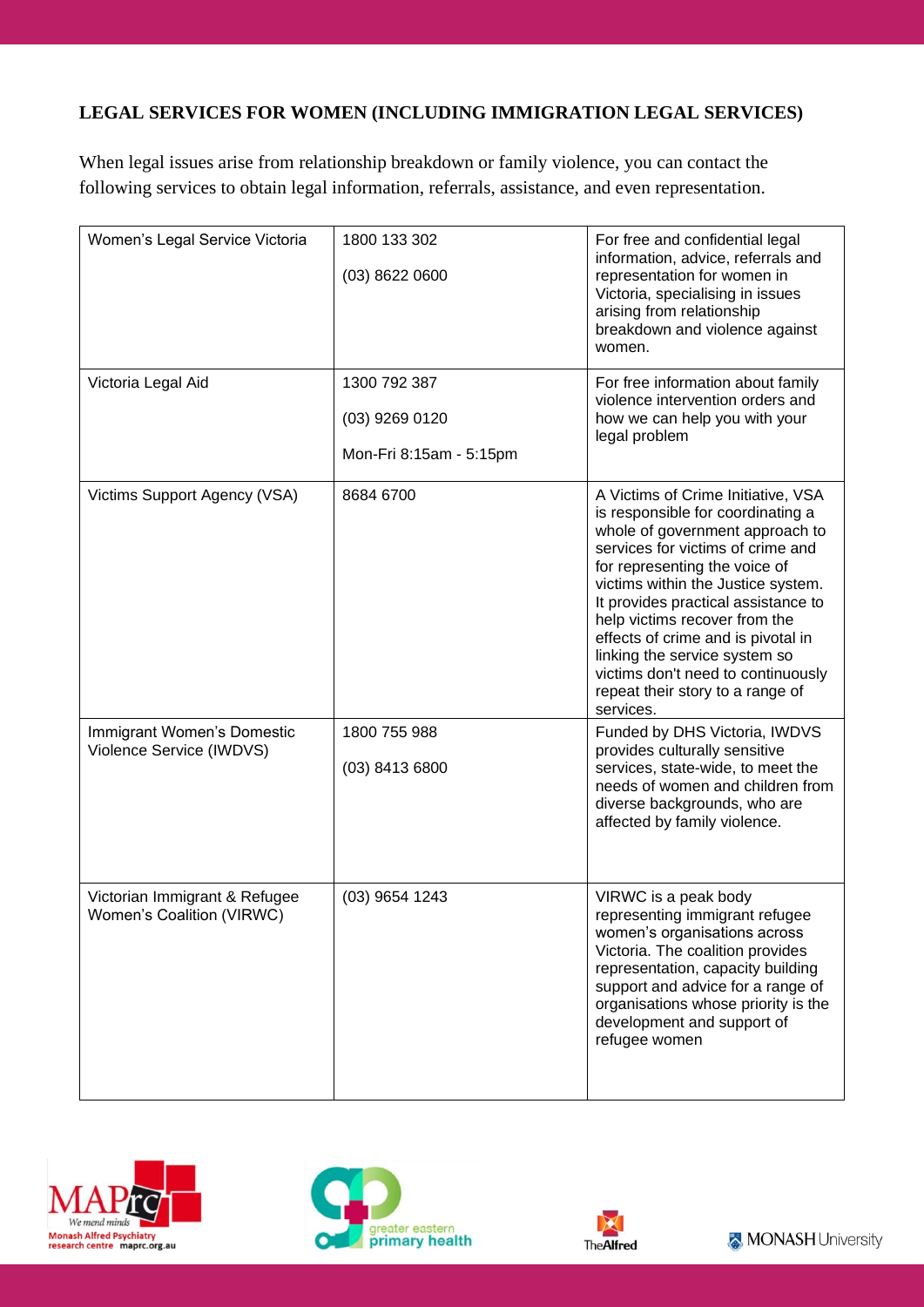## **ASSISTANCE FOR WOMEN EXPERIENCING DRUG OR ALCOHOL PROBLEMS**

If you are experiencing drug or alcohol problems, the following services can provide you with support and counselling.

| <b>Counselling Online</b>                                         | 1800 888 236 (24 hours) | A free drug and alcohol<br>confidential counselling and<br>referral service, for people wanting<br>to discuss any alcohol or other<br>drug related problems                                                                                    |
|-------------------------------------------------------------------|-------------------------|------------------------------------------------------------------------------------------------------------------------------------------------------------------------------------------------------------------------------------------------|
| Maya Living Free Healing<br>Association (for Indigenous<br>women) | 9480 1111               | Empowering, motivating and<br>assisting Aboriginal men and<br>women to live a life free of drug<br>and alcohol addiction and its<br>associated problems, through a<br>process of cultural recovery,<br>mutual support and spiritual<br>healing |
| Drug Information in Other<br>Languages                            | 1800 123 234            | Fact sheets in a number of<br>languages providing information<br>about drugs, including prevention<br>and services                                                                                                                             |
| Lifeline                                                          | 13 11 14                | Counselling for anyone who<br>requires help to cope with life.                                                                                                                                                                                 |

## **GENERAL RESOURCES ON FAMILY VIOLENCE**

This is a non-exhaustive list of other potentially valuable resources on family violence.

| Domestic Violence Resource<br>Centre Victoria (DVRCV) | 9486 9866<br>(9am-5pm, Mon-Fri)<br>Email: dvrcv@dvrcv.org.au<br>www.dvrcv.org.au (central<br>information point) | Publications, training, resources<br>and referral to local and national<br>services, and to<br>Victorian Family Violence<br>Networks. |
|-------------------------------------------------------|-----------------------------------------------------------------------------------------------------------------|---------------------------------------------------------------------------------------------------------------------------------------|
| Love: Good, Bad, Ugly                                 | www.lovegoodbadugly.com                                                                                         | Information for young people<br>about respectful relationships                                                                        |
| Bursting the Bubble                                   | www.burstingthebubble.com                                                                                       | Information for teenagers living<br>with family violence or abuse                                                                     |





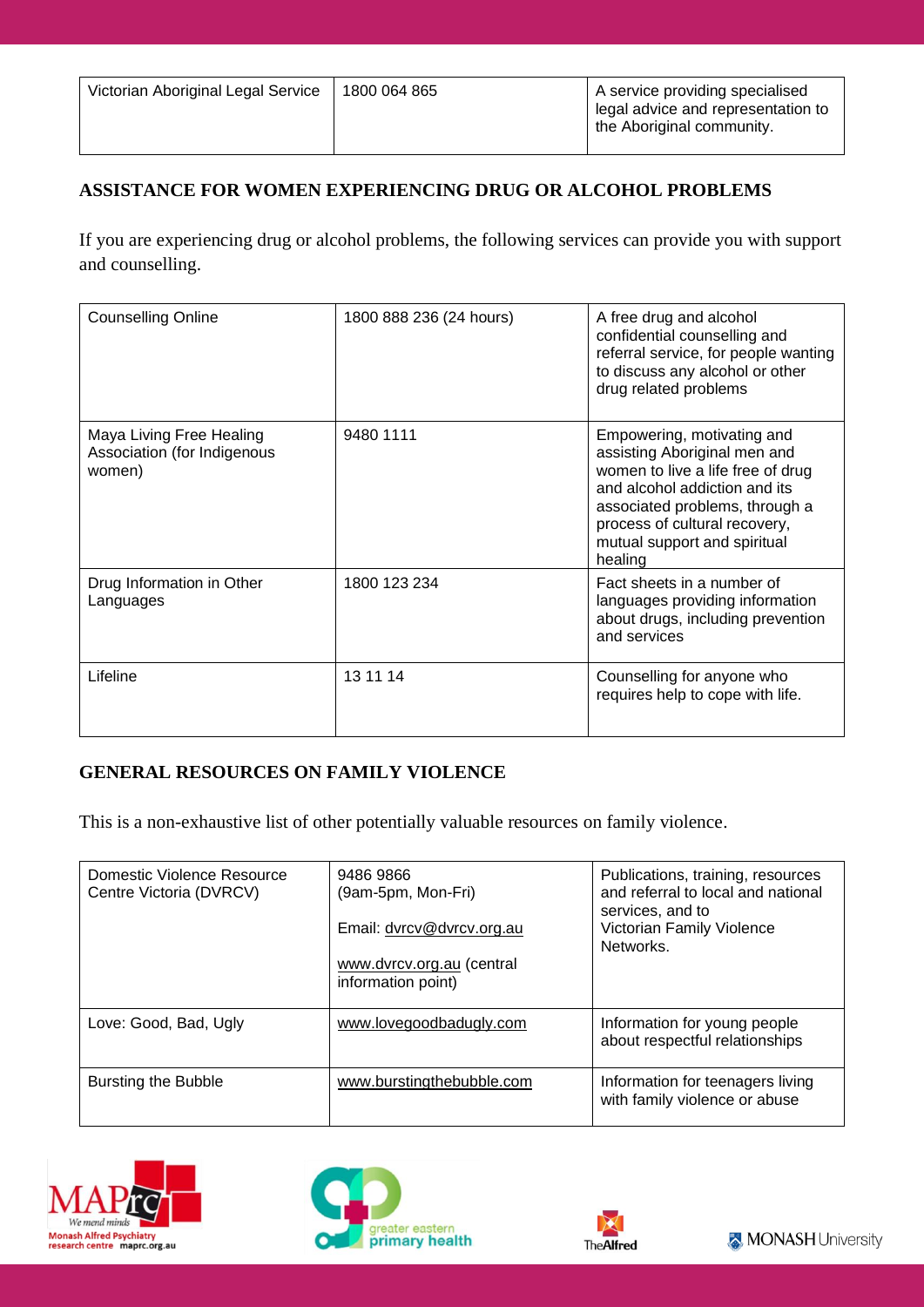# **Family Violence in Victoria – Contact Information for Men**

The following list provides contact information for services that are available to men who use violence toward their family (local agencies that provide a similar service may also exist).

| Men's Referral Service                              | 1800 065 973 or 1300 766 491<br>or (03) 9428 2899<br>(9am-9pm, Mon-Fri)                                                                             | The Men's Referral Service provides<br>anonymous and confidential<br>telephone counselling, information<br>and referrals to men to help them<br>take action to stop using violent and<br>controlling behaviour.                                                                                                                          |
|-----------------------------------------------------|-----------------------------------------------------------------------------------------------------------------------------------------------------|------------------------------------------------------------------------------------------------------------------------------------------------------------------------------------------------------------------------------------------------------------------------------------------------------------------------------------------|
| MensLine Australia                                  | 1300 789 978 (24 hours)                                                                                                                             | MensLine Australia is the national<br>telephone and online support,<br>information and referral service for<br>men with family and relationship<br>concerns. The service is available<br>from anywhere in Australia and is<br>staffed by professional counsellors,<br>experienced in men's issues.                                       |
| Family Relationship Advice Line                     | 1800 050 321<br>International +61 734 236 878<br>8am-8pm, Monday to Friday<br>10am-4pm Saturday<br>(local time, except national public<br>holidays) | A national telephone service<br>established to assist families<br>affected by relationship or separation<br>issues.<br>The Advice Line provides information<br>on family relationship issues and<br>advice on parenting arrangements<br>after separation. It can also refer<br>callers to local services that can<br>provide assistance. |
| Men and Family Relationships<br>Service (MFR)       | Melbourne: 8650 6200<br>Hoppers Crossing: 9974 3200<br>Frankston: 9783 7611                                                                         | An Australian Government initiative,<br>MFR works alongside men to assist<br>them to manage a range of<br>relationship issues with partners, ex-<br>partners and children.                                                                                                                                                               |
| Relationships Australia Family<br>Violence Programs | See website:<br>http://www.relationshipsvictoria.com<br>.au/services/family-violence-<br>prevention/                                                | Group programs are available to<br>assist people who commit family<br>violence to take responsibility for<br>their violent and abusive behaviour,<br>and to encourage respectful ways of<br>relating.                                                                                                                                    |